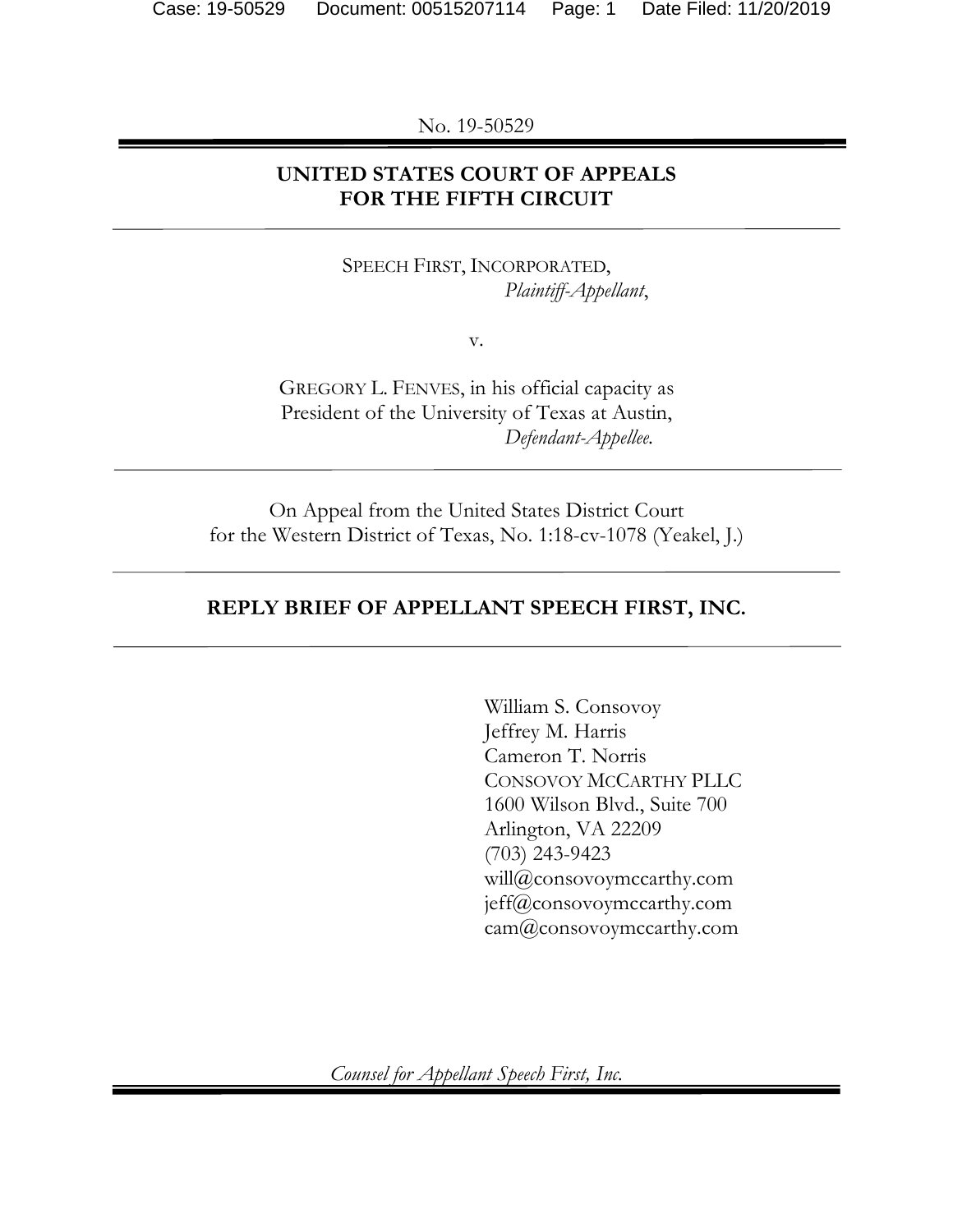# **TABLE OF CONTENTS**

| Ι.   |    | The University's voluntary cessation does not moot any part of this case2 |  |
|------|----|---------------------------------------------------------------------------|--|
| П.   |    |                                                                           |  |
|      | А. | The University's speech codes objectively chill students' speech 11       |  |
|      | В. |                                                                           |  |
|      | C. | The district court should not have sua sponte dismissed the case19        |  |
| III. |    | The Court should order the district court to enter a preliminary          |  |
|      |    |                                                                           |  |
|      |    |                                                                           |  |
|      |    |                                                                           |  |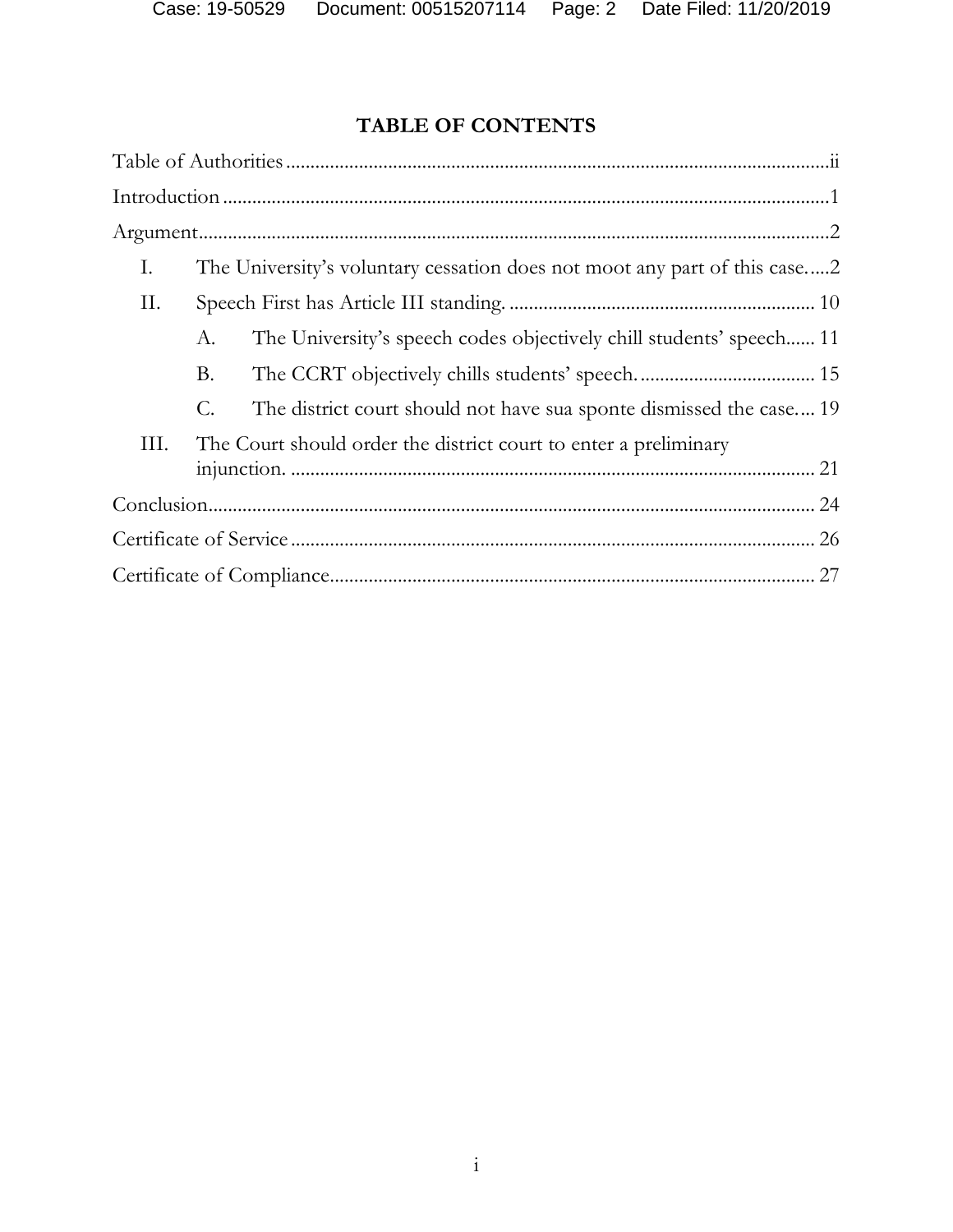# TABLE OF AUTHORITIES

## Cases

| A. Philip Randolph Inst. v. Husted,         |
|---------------------------------------------|
| Abbott v. Pastides,                         |
| ACLU v. Fla. Bar,                           |
| Adarand Constructors, Inc. v. Slater,       |
| $AICPA$ v. IRS,                             |
| Anderson v. City of Albany,                 |
| Bantam Books, Inc. v. Sullivan,             |
| Barber v. Bryant,                           |
| Bennett v. Spear,                           |
| Blum v. Holder,                             |
| Boerschig v. Trans-Pecos Pipeline, LLC,     |
| Carr v. Alta Verde Indus.,                  |
| Christian Legal Soc. v. Martinez,           |
| City of Mesquite v. Aladdin's Castle, Inc., |
| Clapper v. Amnesty Int'l USA,               |
|                                             |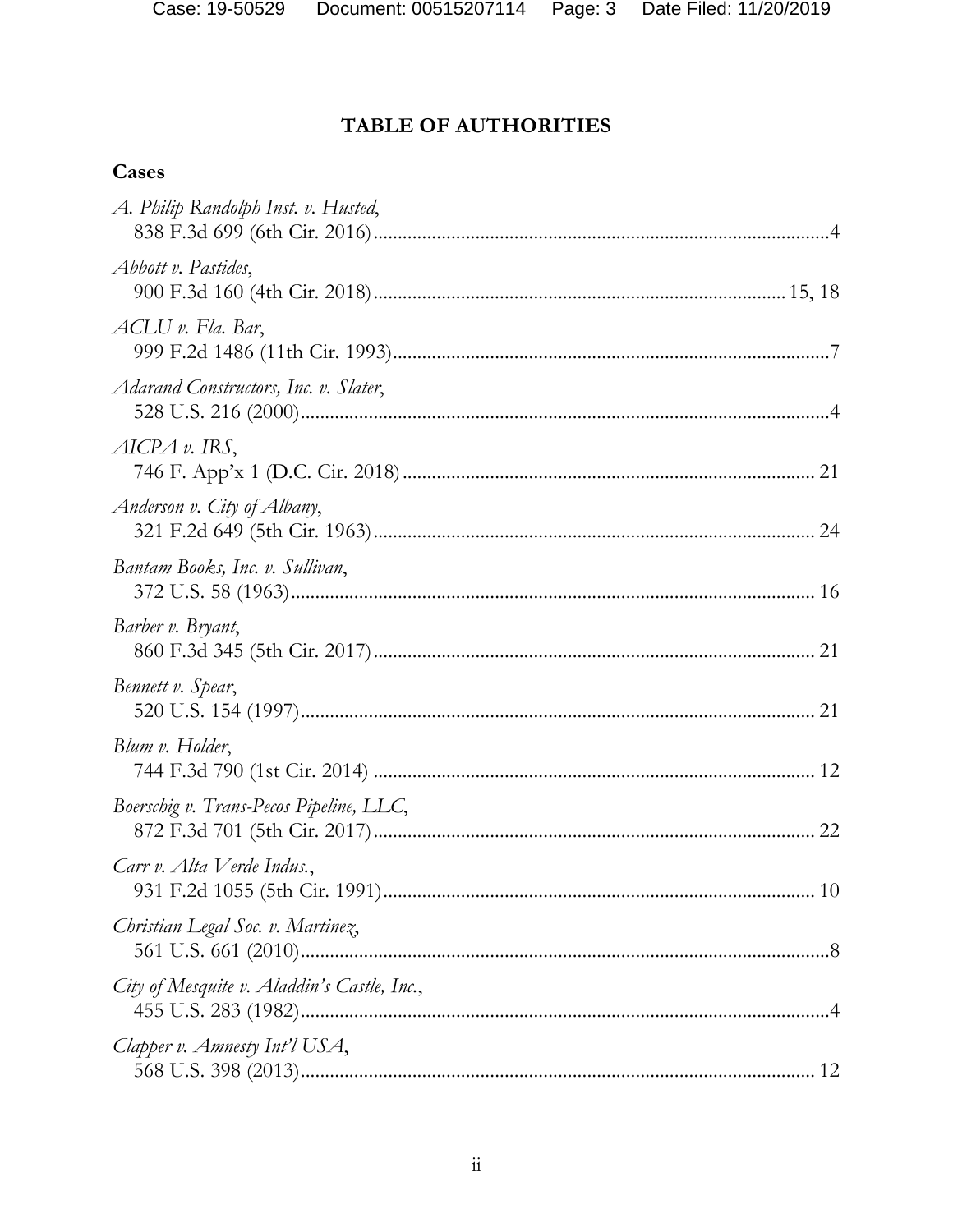| $Cruz v.$ Abbott,                                |
|--------------------------------------------------|
| Ctr. for Individual Freedom v. Carmouche,        |
| DeFunis v. Odegaard,                             |
| DeJohn v. Temple Univ.,                          |
| Doe v. Bolton,                                   |
| Doe v. Duncanville Indep. Sch. Dist.,            |
| Donovan v. Cunningham,                           |
| Fikre v. FBI,                                    |
| Fontenot v. McCraw,                              |
| Food $\mathcal{Q}$ Water Watch, Inc. v. Vilsack, |
| Gates v. Collier,                                |
| Glass v. Kemper Corp.,                           |
| Glass v. Paxton,                                 |
| Hall v. Bd. of Sch. Comm'rs of Conecub Cty.,     |
| Hernandez v. Cremer,                             |
| In re MPF Holdings US LLC,                       |
| Jenkins v. United Gas Corp.,                     |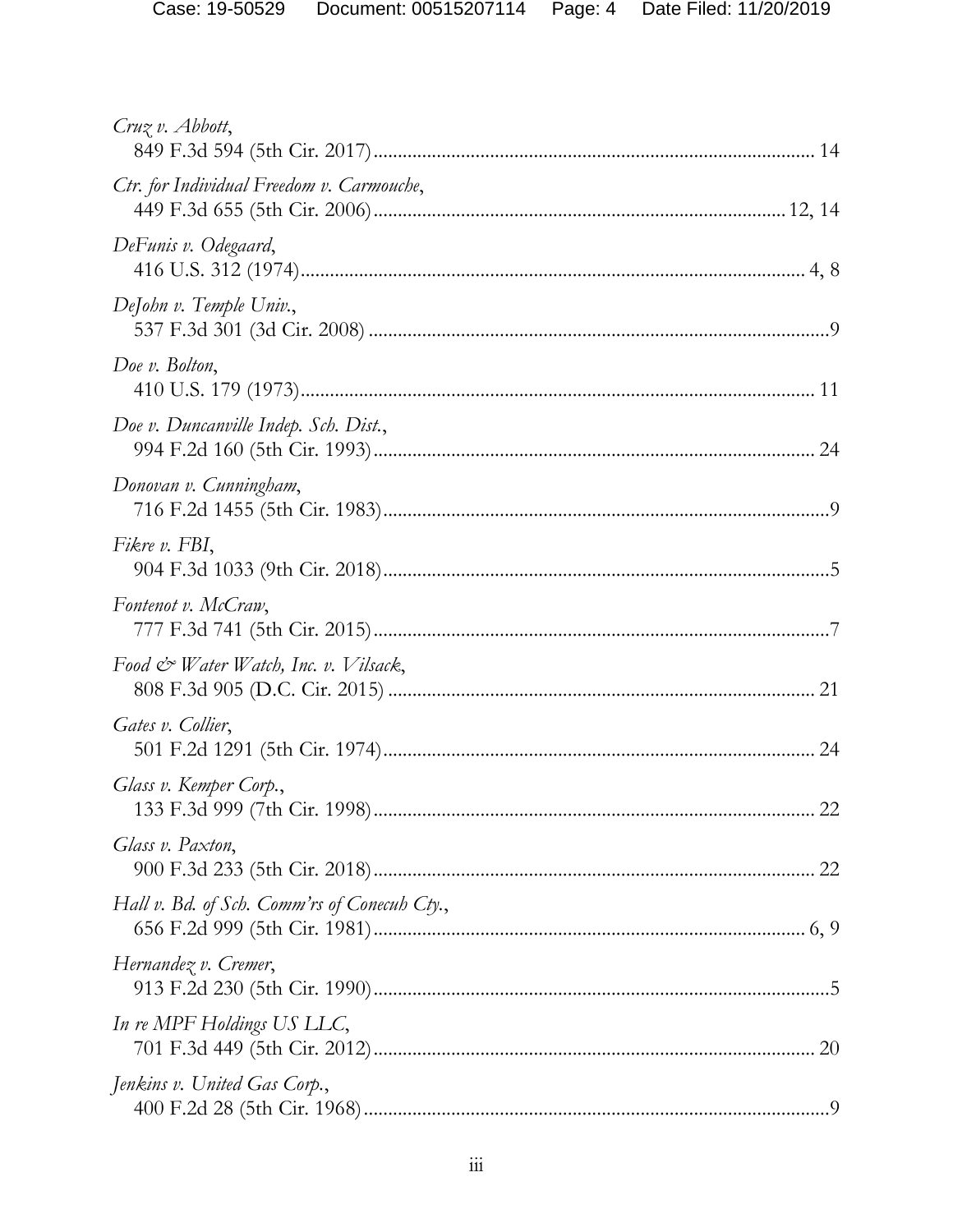| Jones v. Diamond,                                           |    |
|-------------------------------------------------------------|----|
| KFC v. Diversified Packaging Corp.,                         |    |
| Knox v. SEIU,                                               |    |
| Lopes v. Int'l Rubber Distributors, Inc.,                   |    |
| Majors v. Abell,                                            |    |
| Mangual v. Rotger-Sabat,                                    |    |
| Massachusetts v. EPA,                                       |    |
| Meza v. Livingston,                                         |    |
| Mitchum v. Foster,                                          |    |
| N.H. Right to Life PAC v. Gardner,                          |    |
| NRDC v. Pena,                                               |    |
| Parents Involved in Cmty. Sch. v. Seattle Sch. Dist. No. 1, | .5 |
| Payne Enterprises, Inc. v. United States,                   |    |
| Pederson v. LSU,                                            |    |
| Pullum v. Greene,                                           |    |
| Rangra v. Brown,                                            |    |
| SBA List v. Driehaus,                                       |    |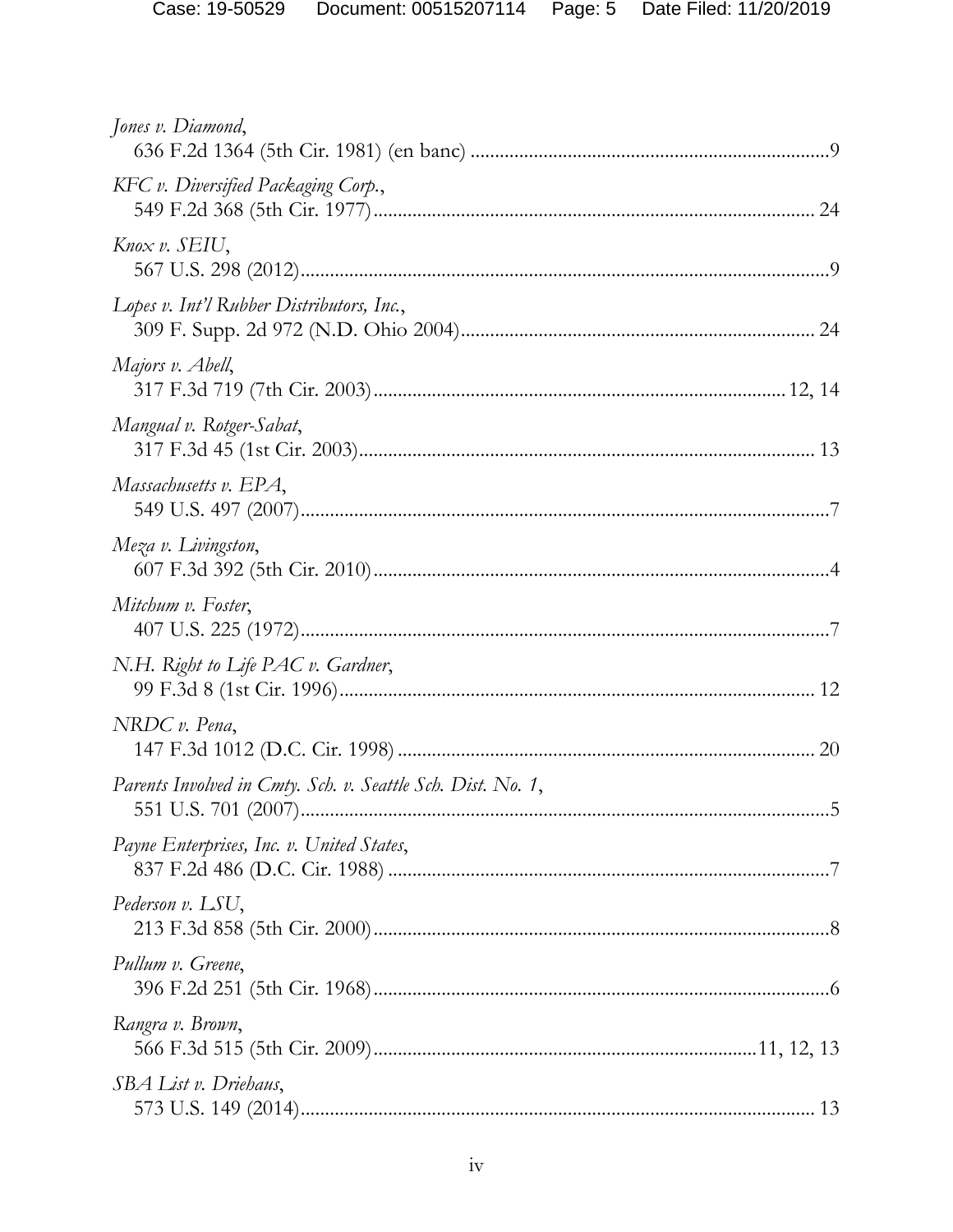| Seegars v. Gonzales,                                |
|-----------------------------------------------------|
| Sossamon v. Texas,                                  |
| Speech First, Inc. v. Schlissel,                    |
| Texas v. EEOC,                                      |
| Trinity Lutheran Church of Columbia, Inc. v. Comer, |
| United States v. Adewani,                           |
| United States v. Atkins,                            |
| United States v. House,                             |
| United States v. Miami Univ.,                       |
| United States v. Sanchez-Gomez,                     |
| Virginia v. Am. Booksellers Ass'n,                  |
| Williamson v. Tucker,                               |
| Wollschlaeger v. Governor,                          |
| <b>Other Authorities</b>                            |
|                                                     |
| Bias Response Team Report 2017,                     |
| Cabranes, Higher Education's Enemy Within,          |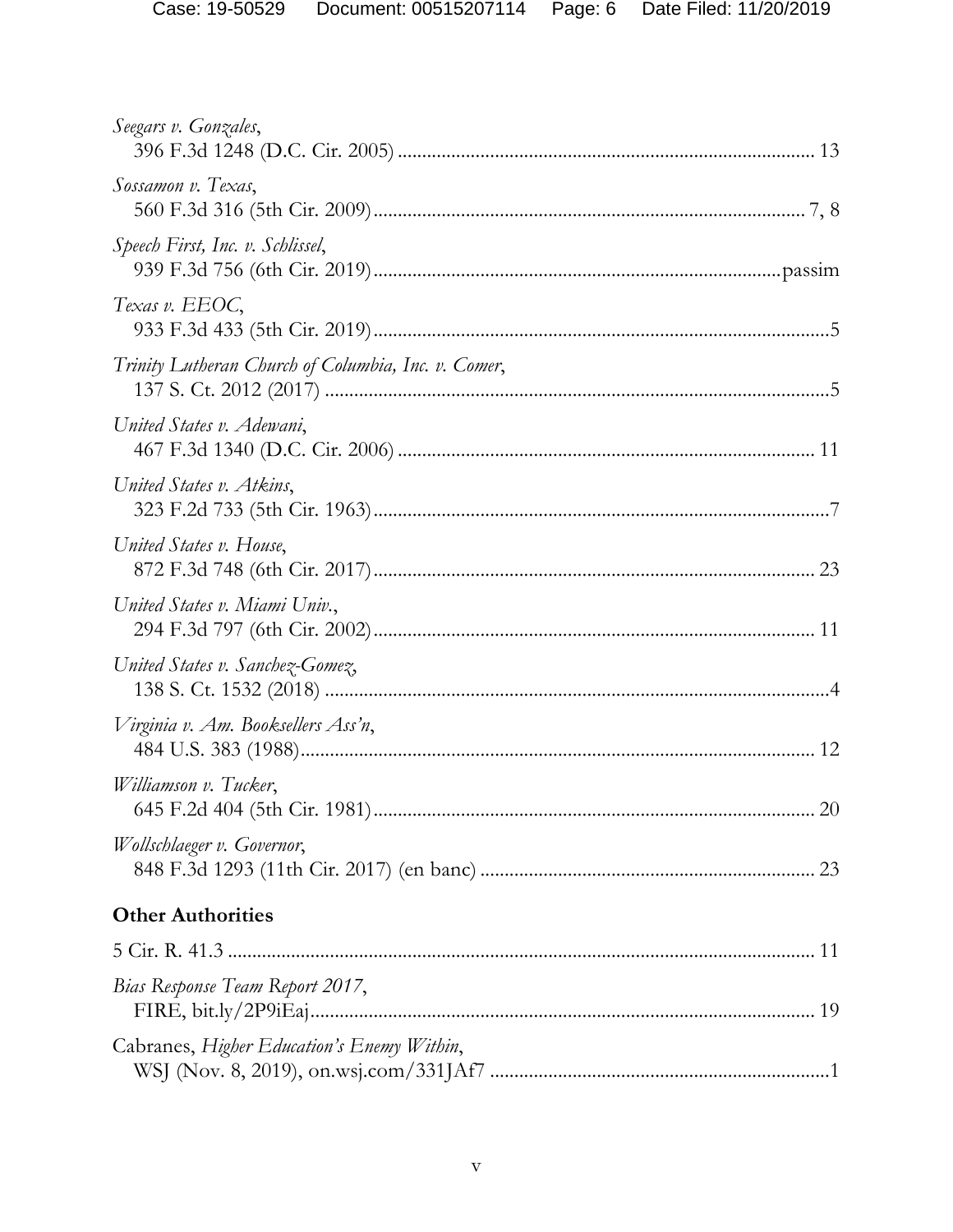| Fenves, Speech and Expression on Campus,                                                 |  |
|------------------------------------------------------------------------------------------|--|
| Frequently Asked Questions Regarding Public Forums at The University of Texas at Austin, |  |
| <b>General Information Catalogs,</b>                                                     |  |
| Lukianoff & Goldstein, Speech Code Hokey Pokey,                                          |  |
|                                                                                          |  |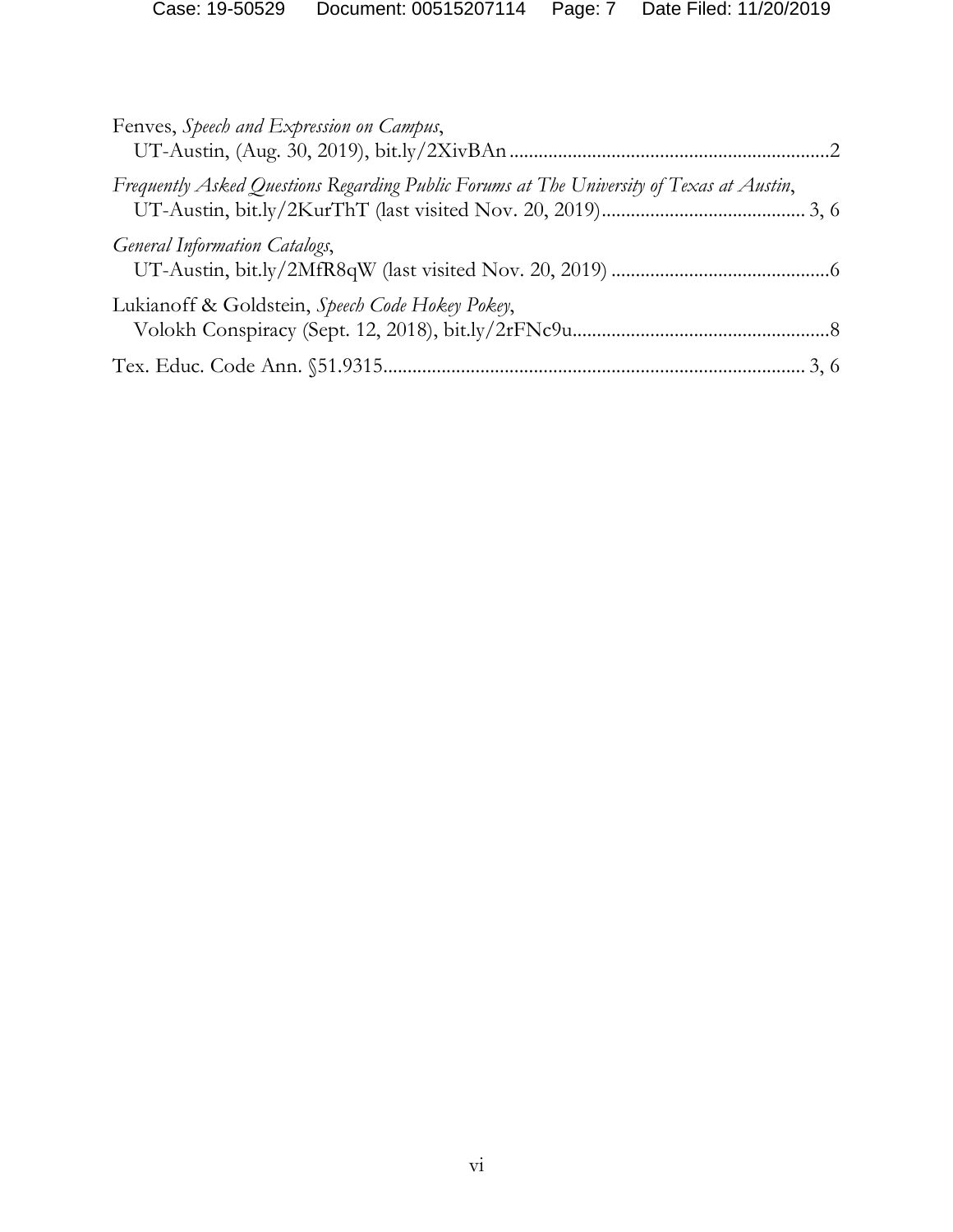Case: 19-50529 Document: 00515207114 Page: 8 Date Filed: 11/20/2019

#### **INTRODUCTION**

The University's brief amounts to finger pointing. It blames the campus's wellknown problems with free speech, ROA.39-42, on the fact that high schoolers do not understand First Amendment freedoms. UT-Br. 1. But culture starts at the top, and the campus environment will never improve if University administrators remain eager to write their students' short-sighted views into policy. Cabranes, *Higher Education's Enemy Within*, WSJ (Nov. 8, 2019), on.wsj.com/331JAf7. The University blames its attempt to partially moot this appeal on the fact that the Texas Legislature recently passed Senate Bill 18. But that legislation has nothing to do with the policies the University abandoned—policies Speech First challenged, the University still defends, and the University could reinstate at any time. The University blames Speech First for somehow thinking that the CCRT is a coercive process that chills disfavored speech. But that is how students understand it, how the University's own publications describe it, and why colleges across the nation created these Orwellian "response teams" to begin with.

The blame does not lie with high schoolers, the legislature, or Speech First. It lies with the University's plainly unconstitutional policies. A different university recently made the same buck-passing arguments in *Speech First, Inc. v. Schlissel*, 939 F.3d 756 (6th Cir. 2019). The Sixth Circuit rejected them in a thorough, persuasive opinion. Instead of creating a circuit split with the Sixth Circuit, this Court should reject the University's arguments and reverse the district court.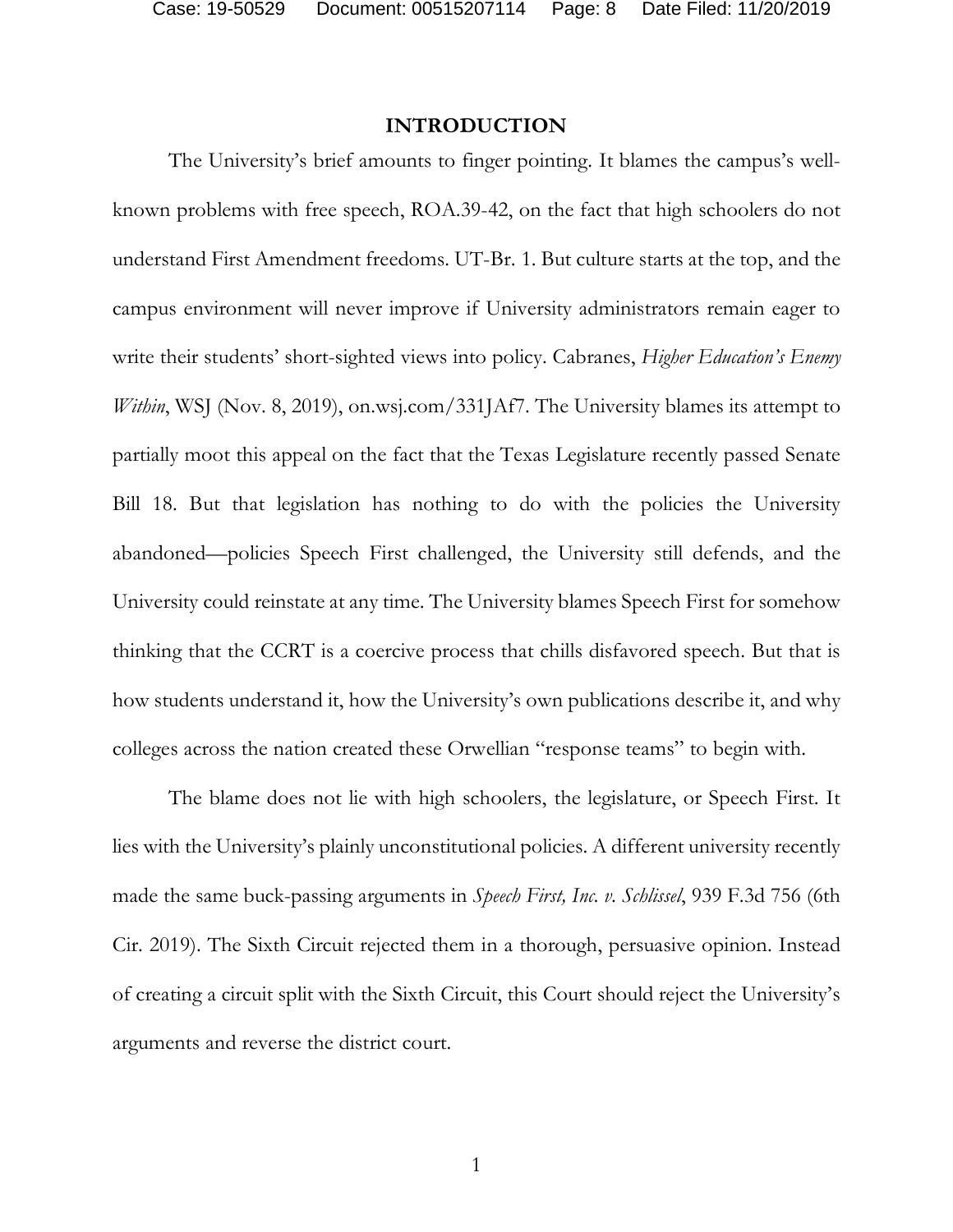#### **ARGUMENT**

The University's brief offers no basis for affirming the decision below. Speech First's claims are not moot, Speech First has Article III standing, and Speech First meets all the criteria for preliminary relief.

### **I. The University's voluntary cessation does not moot any part of this case.**

The University has now deleted the policies that Speech First challenged from the Residence Hall Manual and the Acceptable Use Policy, and amended the policy that Speech First challenged from the Institutional Rules. The University unveiled these changes in its appellate brief; it did not notify Speech First before then, and it never highlighted the changes in an announcement to students. These eleventh-hour, ad-hoc changes do not moot any aspect of this case.

The University tries to create the impression that Senate Bill 18 forced it to make these changes. UT-Br. 21-25. That is false. As the University's President explained in a campuswide email, the only change that Senate Bill 18 required the University to make was opening its "outdoor areas" for speech and expression by "the general public." Fenves, *Speech and Expression on Campus* (Aug. 30, 2019), bit.ly/2XivBAn. Previously, the University's outdoor areas were "limited forums" for the general public; but they were always traditional public forums for students. ROA.186. So even after Senate Bill 18, the President explained, "students … continue to have the rights of free expression they have always held" and "existing policies will remain in place." Fenves Email.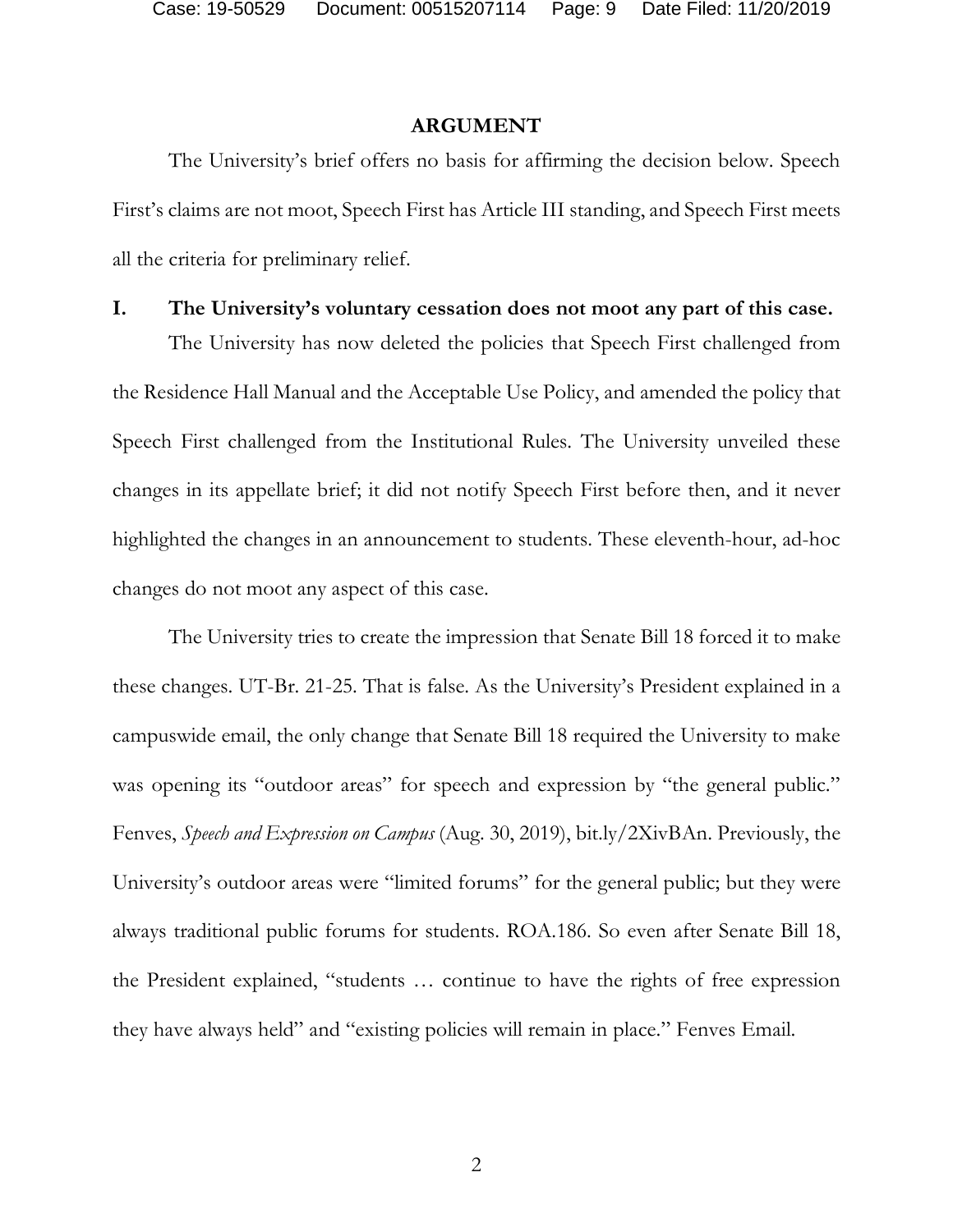The President's email also linked to an FAQs page, which tells the same story. The page answers the question "How does this law affect UT?" by stating only that Senate Bill 18 "converts the university's common outdoor area[s] to traditional public forums." *Frequently Asked Questions Regarding Public Forums at The University of Texas at Austin*, UT-Austin, bit.ly/2KurThT (last visited Nov. 20, 2019). "The new law applies only to common outdoor areas," the FAQs page explains—not "university buildings" or anything outside the University's formal definition of "common outdoor area." *Id.* As to students' rights, the page denies that "the new UT Austin rules" provide "stronger protections for freedom of speech"; the protections for students "remain[] the same" (but now "extend to members of the general public" in "common outdoor spaces"). *Id.* "All previous university 'time, place and manner' rules remain in place." *Id.*

In short, Senate Bill 18 merely required the University to change its common outdoor areas from limited forums to "traditional public forums." Tex. Educ. Code Ann. §51.9315. And that is the only change the University told its students it was making—not changes to its residence-hall policies, technology policies, or its campuswide ban on verbal harassment. The University's changes to *those* policies were entirely voluntary. Perhaps that is why the University never mentions Senate Bill 18 in the *argument* section of its brief, and why the University cites cases involving *voluntary* cessation by defendants. UT-Br. 26-29.

"It is well settled that a defendant's voluntary cessation of a challenged practice does not deprive a federal court of its power to determine the legality of the practice,"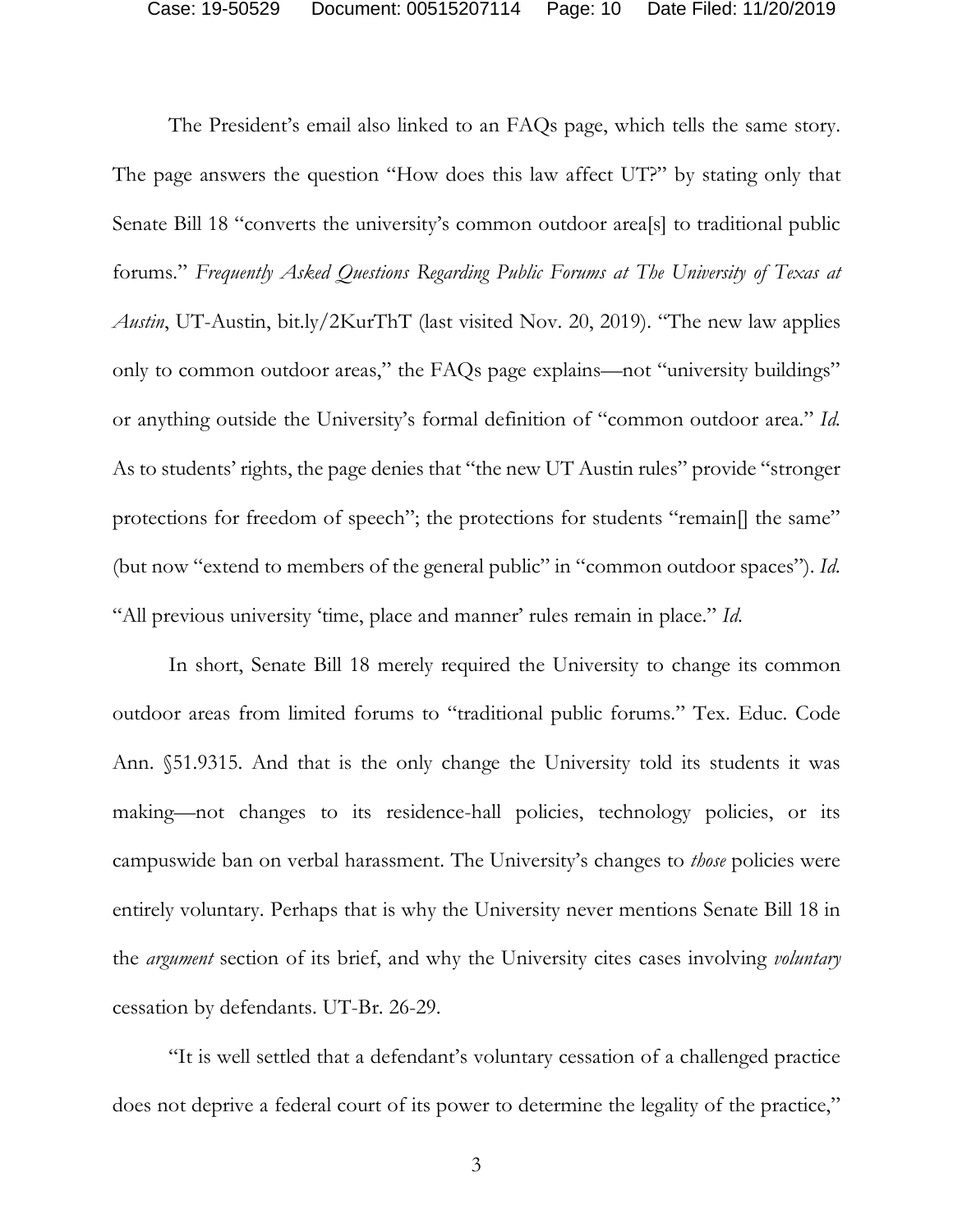Case: 19-50529 Document: 00515207114 Page: 11 Date Filed: 11/20/2019

*City of Mesquite v. Aladdin's Castle, Inc.*, 455 U.S. 283, 289 (1982), "even in cases in which injunctive relief is sought." *Meza v. Livingston*, 607 F.3d 392, 400 (5th Cir. 2010). Otherwise, "courts would be compelled to leave the defendant free to return to his old ways." *City of Mesquite*, 455 U.S. at 289 n.10 (cleaned up). If the government could moot a case by voluntarily changing a challenged policy, then it "could engage in unlawful conduct, stop when sued to have the case declared moot, then pick up where it left off, repeating this cycle until it achieves all its unlawful ends." *United States v. Sanchez-Gomez*, 138 S. Ct. 1532, 1537 n.\* (2018) (cleaned up). And the government could frustrate "the 'public interest in having the legality of the practices settled.'" *DeFunis v. Odegaard*, 416 U.S. 312, 318 (1974).

Courts have recognized a "narrow exception" to the "general rule" that voluntary cessation does not moot a case. *A. Philip Randolph Inst. v. Husted*, 838 F.3d 699, 712 (6th Cir. 2016), *rev'd in other part*, 138 S. Ct. 1833 (2018). Voluntary cessation moots a case "only if it is '*absolutely* clear that the allegedly wrongful behavior could not reasonably be expected to recur.'" *Adarand Constructors, Inc. v. Slater*, 528 U.S. 216, 222 (2000). Because this standard "'is a stringent one,'" *City of Mesquite*, 455 U.S. at 289 n.10, it is "rare[ly]" satisfied, *A. Philip Randolph*, 838 F.3d at 712. Even if the defendant's likelihood of resuming the illegal conduct is "too speculative to support standing," a speculative possibility can still "'overcome mootness.'" *Adarand*, 528 U.S. at 224. And it is "the defendant"—not the plaintiff—who "carrie[s] [the] heavy burden" of showing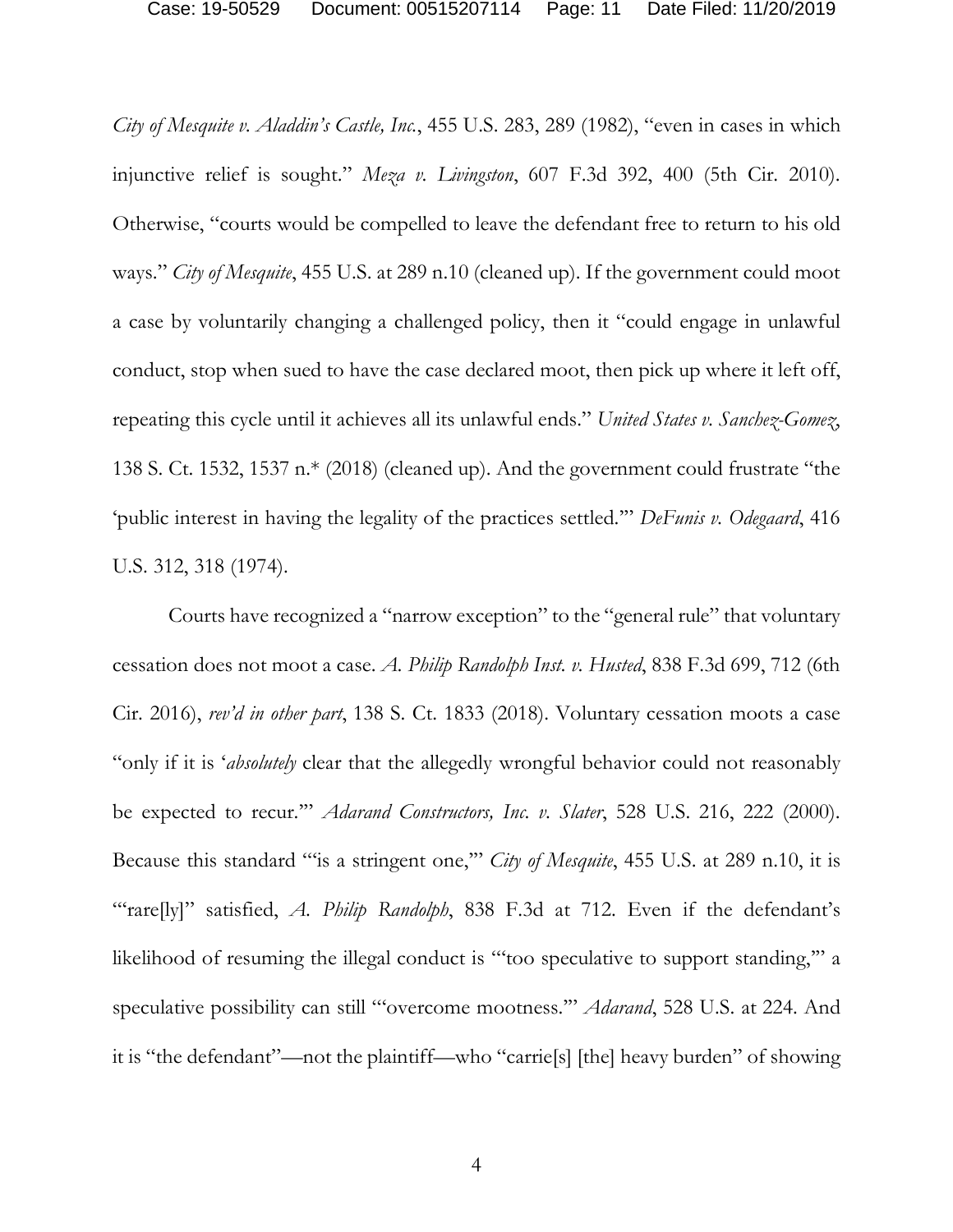mootness from voluntary cessation. *Texas v. EEOC*, 933 F.3d 433, 449 (5th Cir. 2019); *accord Parents Involved in Cmty. Sch. v. Seattle Sch. Dist. No. 1*, 551 U.S. 701, 719 (2007).

A defendant does not carry its heavy burden when no practical or legal obstacle prevents it from returning to its prior policy. The "form the governmental action takes is critical"; actions that are "'easily abandoned or altered in the future'" or that are "'not governed by any clear or codified procedures'" simply "'cannot moot a claim.'" *Fikre v. FBI*, 904 F.3d 1033, 1038 (9th Cir. 2018); *accord Schlissel*, 939 F.3d at 768. In *Trinity Lutheran*, for example, a church challenged a Missouri agency's policy of excluding churches from a grant program. *Trinity Lutheran Church of Columbia, Inc. v. Comer*, 137 S. Ct. 2012, 2017 (2017). One week before oral argument, the Governor "announced that he had directed" the agency to end the policy. *Id.* at 2019 n.1. The Supreme Court held that this voluntary cessation did not moot the case. Absent a decision finding the challenged practice unlawful, Missouri remained free to "revert to its policy of excluding religious organizations." *Id.* This Court has similar precedents. *E.g.*, *Hernandez v. Cremer*, 913 F.2d 230, 235 (5th Cir. 1990) (rejecting mootness based on an "oral directive" from a regional INS director because the directive was "absolutely subject to withdrawal at the [director's] discretion").

Here, the University could easily undo its unilateral changes at any time. The Residence Hall Manual is published by University Housing and Dining and contains no procedures on when or how it can be amended. ROA.129. The Acceptable Use Policy can be changed at any time by the University's Chief Information Officer. ROA.214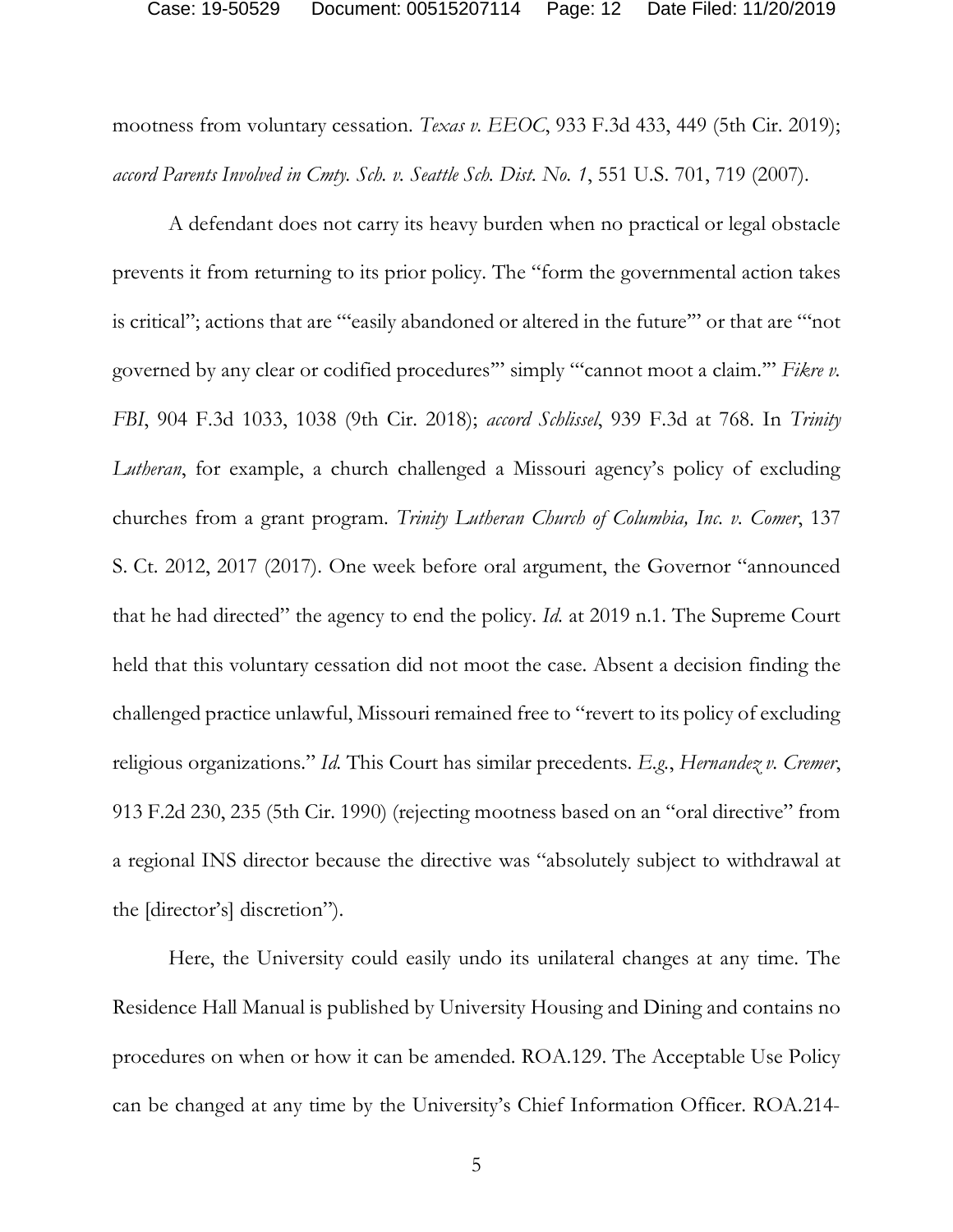16. And the University "reserves the right to change the requirements" in the General Information Catalog (which contains the Institutional Rules) "at any time" without any notice or procedures. *General Information Catalogs*, UT-Austin, bit.ly/2MfR8qW (last visited Nov. 20, 2019). The University does not claim that the Board of Regents has approved these changes, will ever approve these changes, or would need to approve a reversion to the old policies. Nothing in Senate Bill 18 prohibits the University from returning to the old procedures: again, the "law applies only to common outdoor areas," FAQs, and does not regulate "other campus locations," §51.9315(e)(1).<sup>1</sup>

While the University asserts through counsel (in a footnote of its brief) that it "has no plans to, and will not, reenact the former policies," UT-Br. 29 n.11, the "assertions of the [governmental defendant] that there w[ill] be no return to [illegal] practices" is "not … sufficient to render the case moot." *Pullum v. Greene*, 396 F.2d 251, 256 (5th Cir. 1968); *accord Hall v. Bd. of Sch. Comm'rs of Conecuh Cty.*, 656 F.2d 999, 1001 (5th Cir. 1981) ("[D]efendants must offer more than their mere profession that the conduct has ceased and will not be revived."). The University's assertion carries even less weight than that. A representation in an appellate brief, no matter how emphatic, is a far cry from a "signed affidavit[]" from the University's leadership "pledging future

<sup>1</sup> Senate Bill 18 requires universities to "adopt a policy detailing students' rights and responsibilities," §51.9315(f), but that provision does not regulate the policy's *content* and, thus, does not bind the University. Even for "common outdoor areas," the Bill allows the University to impose "reasonable restrictions." §51.9315(d), (f). The University does not believe its former policies were unreasonable. UT-Br. 7, 21 n.6.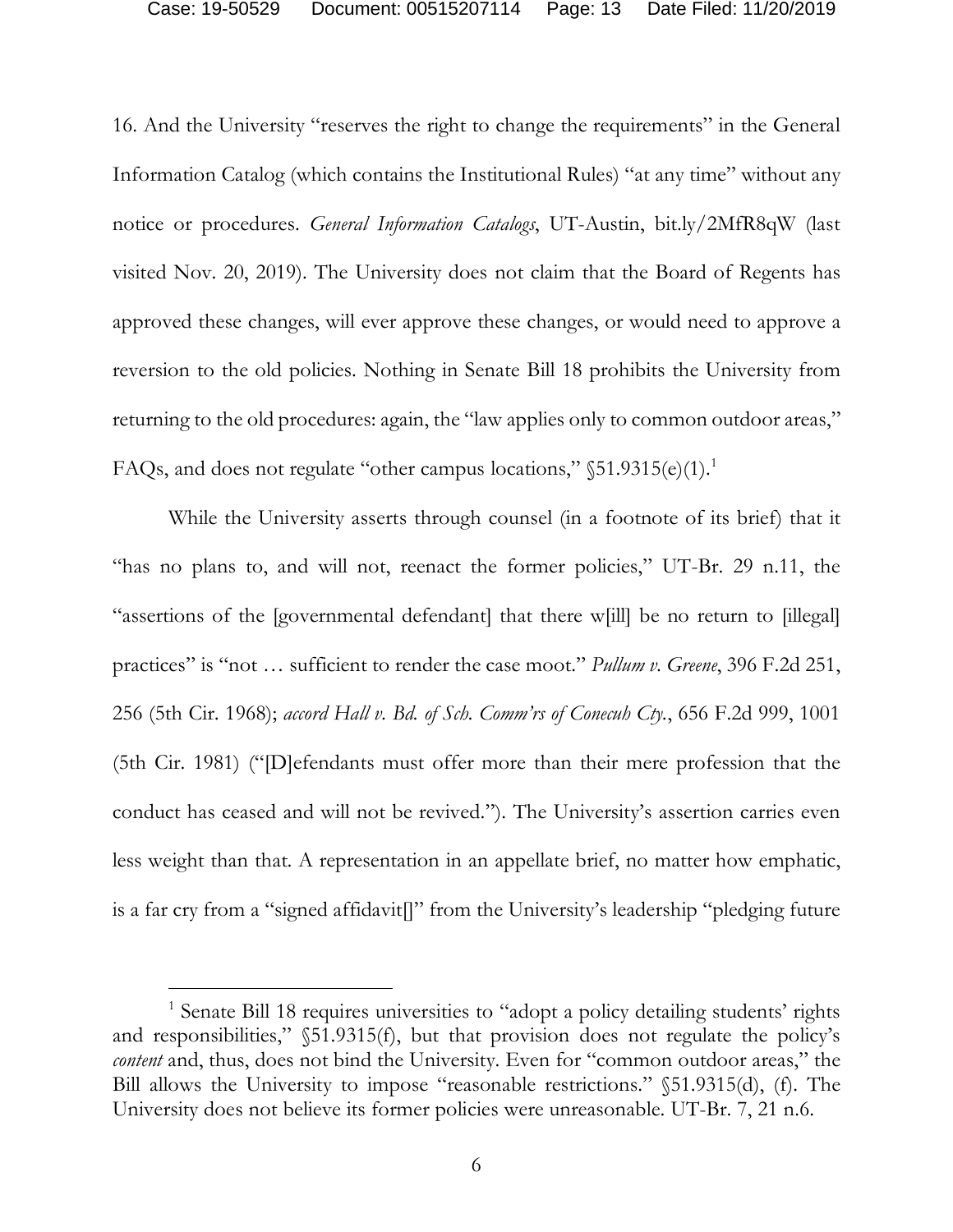compliance." *Payne Enterprises, Inc. v. United States*, 837 F.2d 486, 492 (D.C. Cir. 1988); *accord ACLU v. Fla. Bar*, 999 F.2d 1486, 1494 (11th Cir. 1993) (rejecting mootness because "neither [defendant] is bound by its court statements"). And "the word of the present Registrars" is insufficient because it does "not bind[] those who may hereafter be appointed." *United States v. Atkins*, 323 F.2d 733, 739 (5th Cir. 1963); *accord Fla. Bar*, 999 F.2d at 1494.

The University also asserts (again, in a footnote) that its voluntary cessation deserves "special solicitude" because it is a "government entit[y]." UT-Br. 26 n.10 (citing *Sossamon v. Texas*, 560 F.3d 316, 325 (5th Cir. 2009)). True, this Court has given "some solicitude" to voluntary cessation by certain government actors, on the ground that "government actors in their sovereign capacity … are public servants, not selfinterested private parties." *Sossamon*, 560 F.3d at 325. But the Supreme Court has never recognized this "solicitude" doctrine. And the doctrine rests on a "somewhat contrary intuition." *Fontenot v. McCraw*, 777 F.3d 741, 748 (5th Cir. 2015). 2

Nor has this Court given "special solicitude" to a public university. In its one case involving voluntary cessation by a public university, this Court described the

<sup>&</sup>lt;sup>2</sup> The idea that state actors are inherently less likely to resume constitutional violations turns §1983 on its head. *Cf. Mitchum v. Foster*, 407 U.S. 225, 240-42 (1972). And the identity of the defendant has nothing to do with the fundamental question posed by Article III—whether there is a live controversy for the court to resolve. *Cf. Massachusetts v. EPA*, 549 U.S. 497, 536 (2007) (Roberts, C.J., dissenting). Were this Court to hold part of this case moot based on "special solicitude" to the University, Speech First reserves the right to challenge the solicitude doctrine on rehearing en banc or certiorari.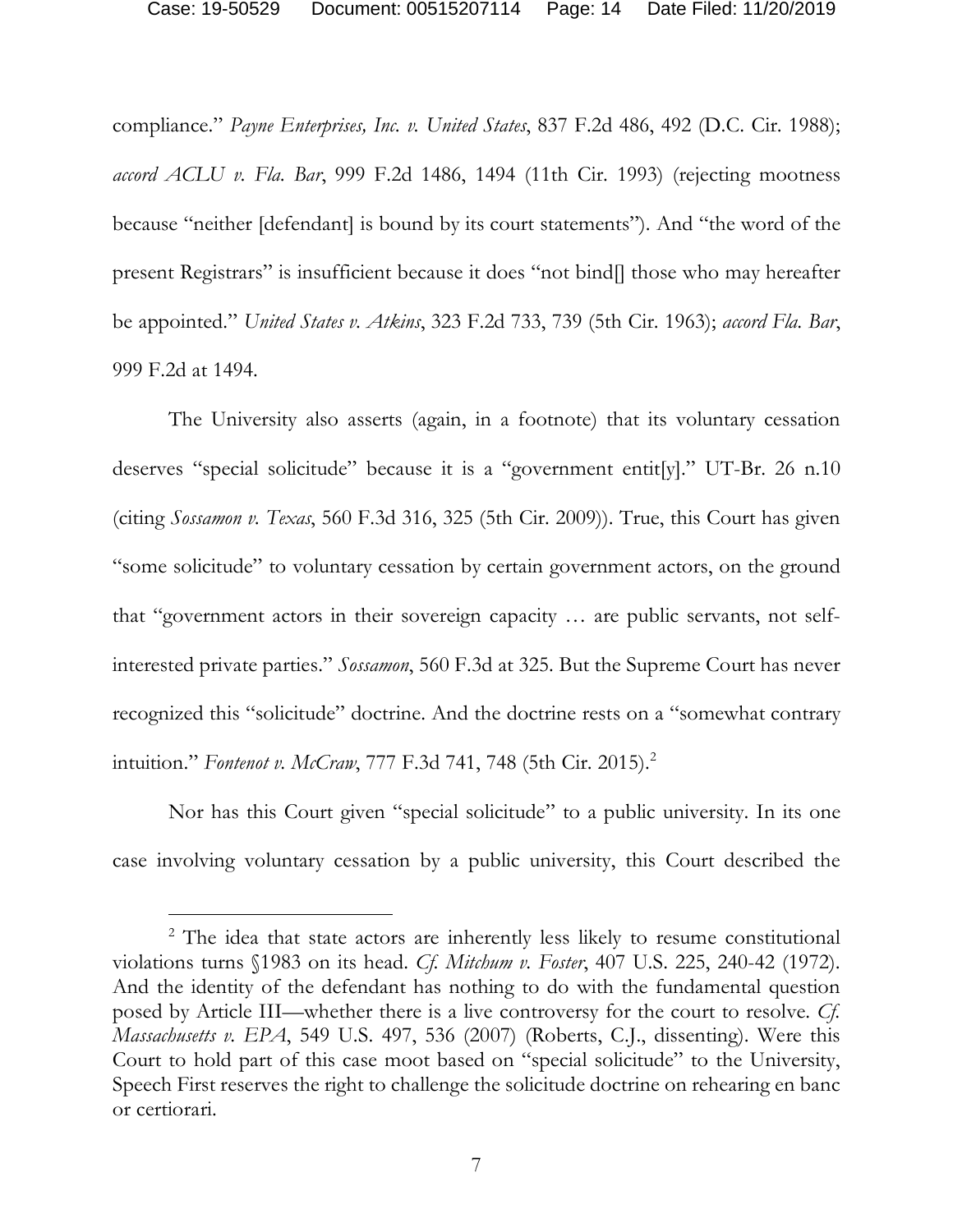university's burden as "'heavy'" and never gave it any "solicitude." *Pederson v. LSU*, 213 F.3d 858, 874-75 (5th Cir. 2000); *accord DeFunis*, 416 U.S. at 318 (stating that precedents involving private defendants would be "quite relevant" to a university's "'voluntary cessation' of [challenged] admissions practices" and would "prevent mootness"). The Court shouldn't break new ground here.<sup>3</sup>

But even if the University receives "some solicitude," *Sossamon*, 560 F.3d at 325, it still cannot prove mootness. "[S]ignificantly more" than "solicitude" is needed when, as here, "the discretion to effect the change lies with one agency or individual, or there are no formal processes required." *Schlissel*, 939 F.3d at 768. Indeed, every precedent that Speech First cited above involved a *government* defendant. And even when the government uses formal procedures to moot a case, solicitude is merely "a presumption" that can be overcome by "evidence to the contrary." *Sossamon*, 560 F.3d at 325. Contrary evidence abounds here.

For one, the University changed its policies only after Speech First filed this suit, lost in the district court, filed its appellate brief, and gained the support of nine amici. "Changes made by defendants after a suit is filed"—much less after an *appeal* is filed—

<sup>&</sup>lt;sup>3</sup> Public universities are particularly undeserving of solicitude. Their administrators are not elected, not accountable, and not subject to external procedures that constrain policymaking. And when it comes to free speech, universities have a notoriously bad track record of repealing policies when they are sued, only to reinstate them once the litigation ends. *See* Lukianoff & Goldstein, *Speech Code Hokey Pokey*, Volokh Conspiracy (Sept. 12, 2018), bit.ly/2rFNc9u; *e.g.*, *Christian Legal Soc. v. Martinez*, 561 U.S. 661, 723 n.3 (2010) (Alito, J., dissenting) (noting the university's "practice of changing its announced policies" to moot cases).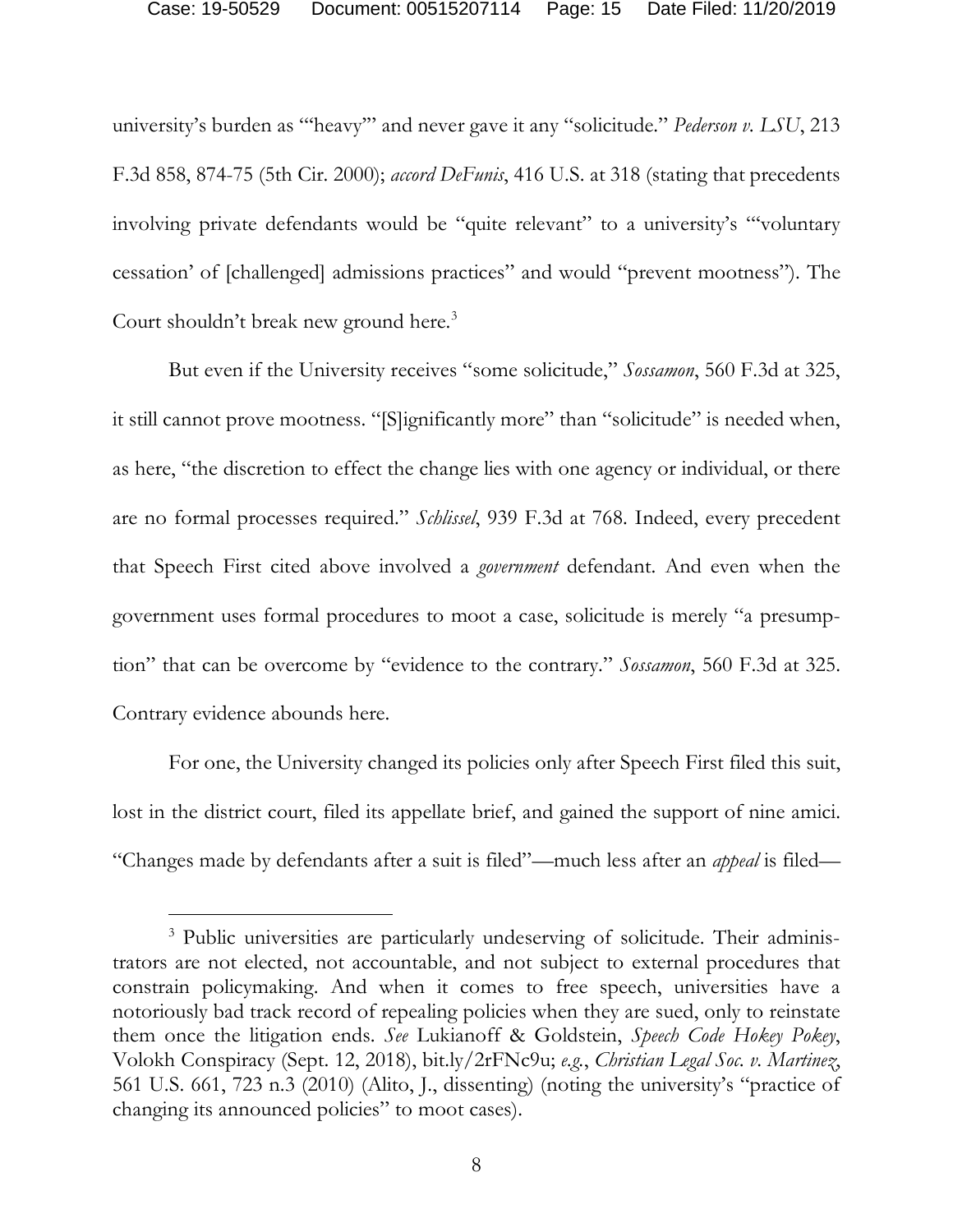"do not remove the necessity for injunctive relief." *Jones v. Diamond*, 636 F.2d 1364, 1375 (5th Cir. 1981) (en banc), *overruled in other part*, *AFL-CIO v. Champion Int'l Corp.*, 790 F.2d 1174 (5th Cir. 1986) (en banc); *accord Knox v. SEIU*, 567 U.S. 298, 307 (2012) ("[M]aneuvers designed to insulate a decision from review by this Court must be viewed with a critical eye."). Voluntary cessation "in the face of litigation" is too "equivocal in purpose, motive and permanence" to moot a case. *Jenkins v. United Gas Corp.*, 400 F.2d 28, 33 (5th Cir. 1968).

For another, the University "continues to defend the legality" of its now-repealed policies. *Knox*, 567 U.S. at 307; *accord Hall*, 656 F.2d at 1000-01 (rejecting mootness because the school "disputed the constitutionality of the practice up to the day of trial"). The University boasts that it "defended" the "merits" of the "verbal harassment policy," "Acceptable Use Policy," and "Residence Hall Manual" in the district court. UT-Br. 21 n.6. While Speech First disagrees that the University made *developed* arguments below, the University's insistence that it did defeats mootness. *DeJohn v. Temple Univ.*, 537 F.3d 301, 310 (3d Cir. 2008). And the University certainly argues that students lack standing to challenge the constitutionality of its policies—the most sweeping defense imaginable. *Schlissel*, 939 F.3d at 770. Because of the University's "continuing insistence that [its] discontinued activities were legal and [its] continued occupation of positions that would enable resumption of [those] activities," it cannot prove mootness by voluntary cessation. *Donovan v. Cunningham*, 716 F.2d 1455, 1461 (5th Cir. 1983).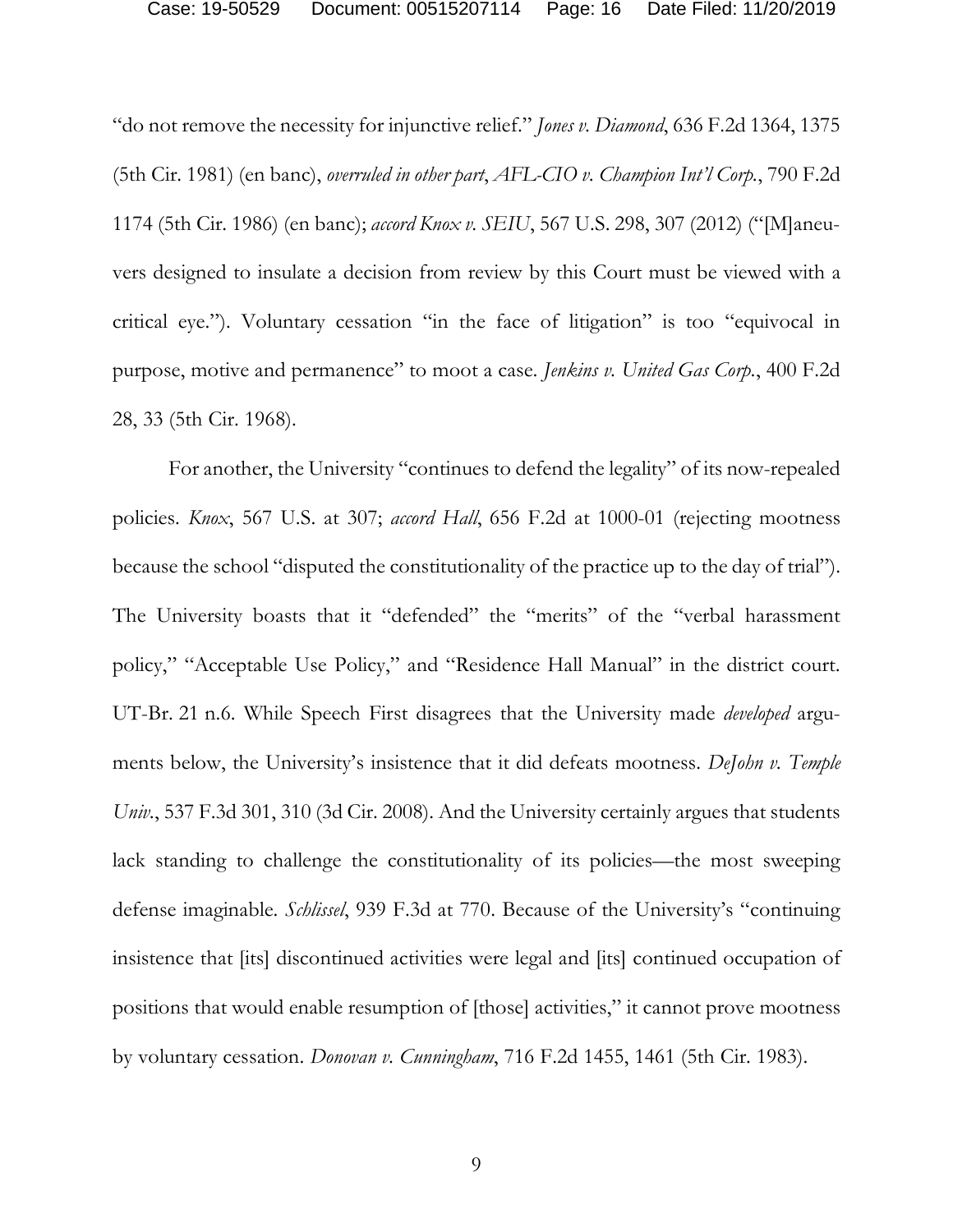The Sixth Circuit correctly applied these principles in *Schlissel*—a case that, if anything, presented a closer question of mootness than this one. In *Schlissel*, the university repealed its speech codes after Speech First filed the complaint (not on appeal) and submitted an affidavit from a senior official (not a lawyer's statement in an appellate brief) that swore the new policies "'and no others' will govern." 939 F.3d at 769. This voluntary cessation did not moot the case because the changes were "ad hoc," "regulatory," and could be undone without any "formal process" constraining the university. *Id.* Nor was there "evidence" that the testifying official had "control over whether the University will reimplement the challenged definitions," now or in the "future." *Id.* Further, the "expedient timing" of the university's voluntary cessation changing the policies "after the complaint was filed"—"raise[d] suspicions that [it was] not genuine." *Id.* at 769-70. Most "[s]ignificantly," the university "continue[d] to defend" the old policies by raising merits arguments in the district court and standing arguments on appeal. *Id.* at 770. For all these reasons, the Sixth Circuit found that the university did not prove its "'wrongful behavior could not reasonably be expected to recur.'" *Id.* So too here.

#### **II. Speech First has Article III standing.**

This Court should reverse the district court's dismissal for lack of standing. The University's voluntary cessation is irrelevant to this question; the issue is whether Speech First had standing to challenge the University's *original* policies. *Carr v. Alta Verde Indus.*, 931 F.2d 1055, 1061 (5th Cir. 1991). It did. The speech codes objectively chill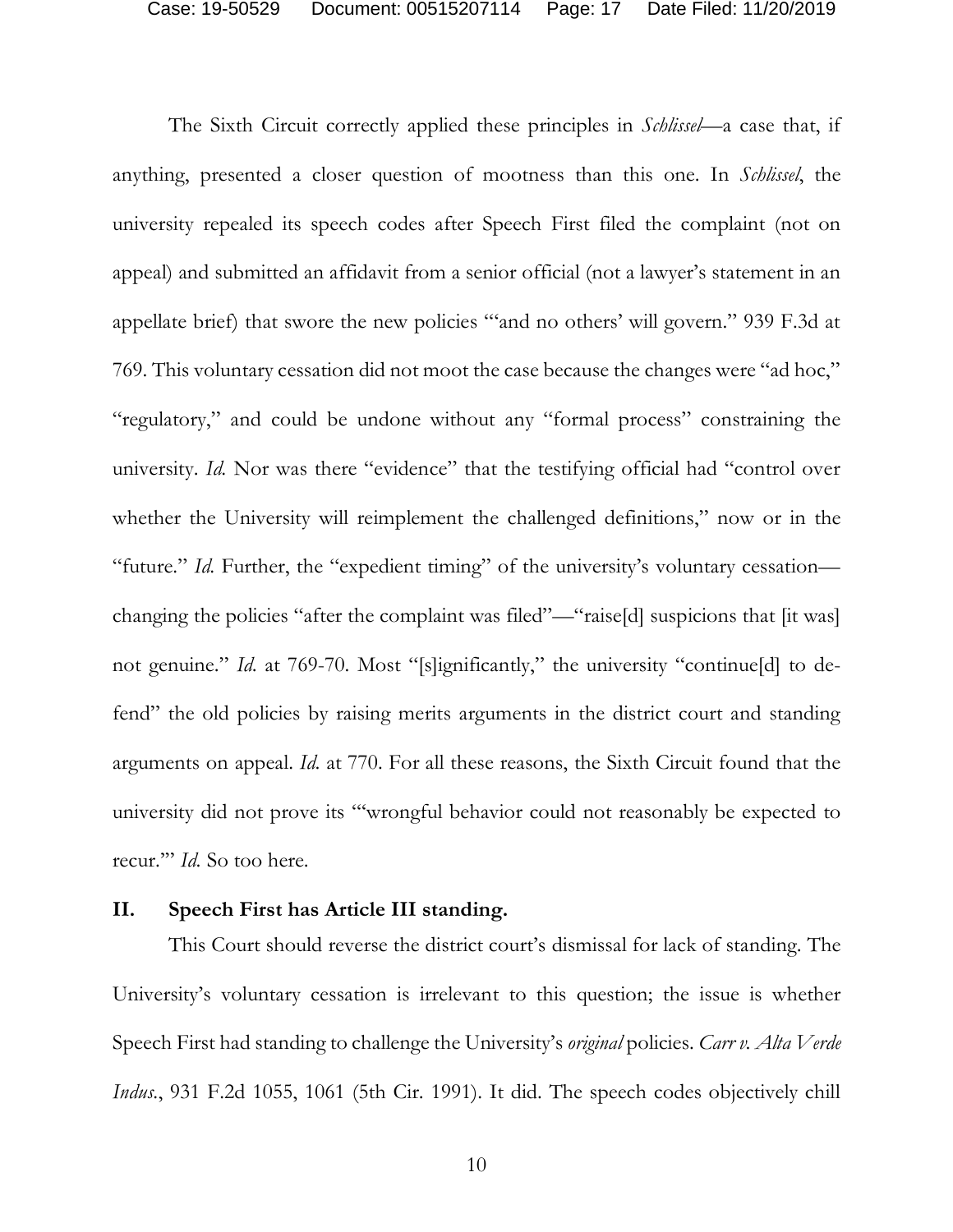speech, the CCRT apparatus objectively chills speech, and the district court erred by sua sponte dismissing the entire case.

### **A. The University's speech codes objectively chill students' speech.**

The University agrees with Speech First on the basic standard for Article III standing. An "objective chilling of speech" is "sufficient," it concedes, and objective chill is present when there is "'a credible threat of enforcement.'" UT-Br. 31. But the agreement ends there. The University advances two legal points that it believes defeat Speech First's standing. Both are mistaken.

**First**, the University puts near-decisive weight on whether Speech First identified a "history of past enforcement" against protected speech. UT-Br. 32-34. This argument is convenient, since the University's disciplinary records are in its sole possession. *See United States v. Miami Univ.*, 294 F.3d 797, 812 (6th Cir. 2002) (explaining that disciplinary records are confidential under FERPA). It is also wrong: "no history of past enforcement" is needed to prove a "credible threat" of enforcement. *Rangra v. Brown*, 566 F.3d 515, 519 (5th Cir. 2009) (citing *Doe v. Bolton*, 410 U.S. 179, 188 (1973)).4

<sup>4</sup> *Rangra* is good law. It relies on precedents from the Supreme Court and other circuits, all of which remain good law. Though the panel's opinion was vacated when this Court voted to rehear it en banc, 5 Cir. R. 41.3, the rehearing petition challenged only the *merits* of the panel's decision, not its holding on standing. Appellees' Pet'n for Rehearing En Banc, No. 06-51587 (May 8, 2009). And the full Court never reviewed (much less rejected) the panel's standing analysis because the case became moot before oral argument. 584 F.3d 206 (5th Cir. 2009). Accordingly, *Rangra* "continues to have precedential weight, and in the absence of contrary authority, [this Court should] not disturb it." *United States v. Adewani*, 467 F.3d 1340, 1342 (D.C. Cir. 2006) (cleaned up).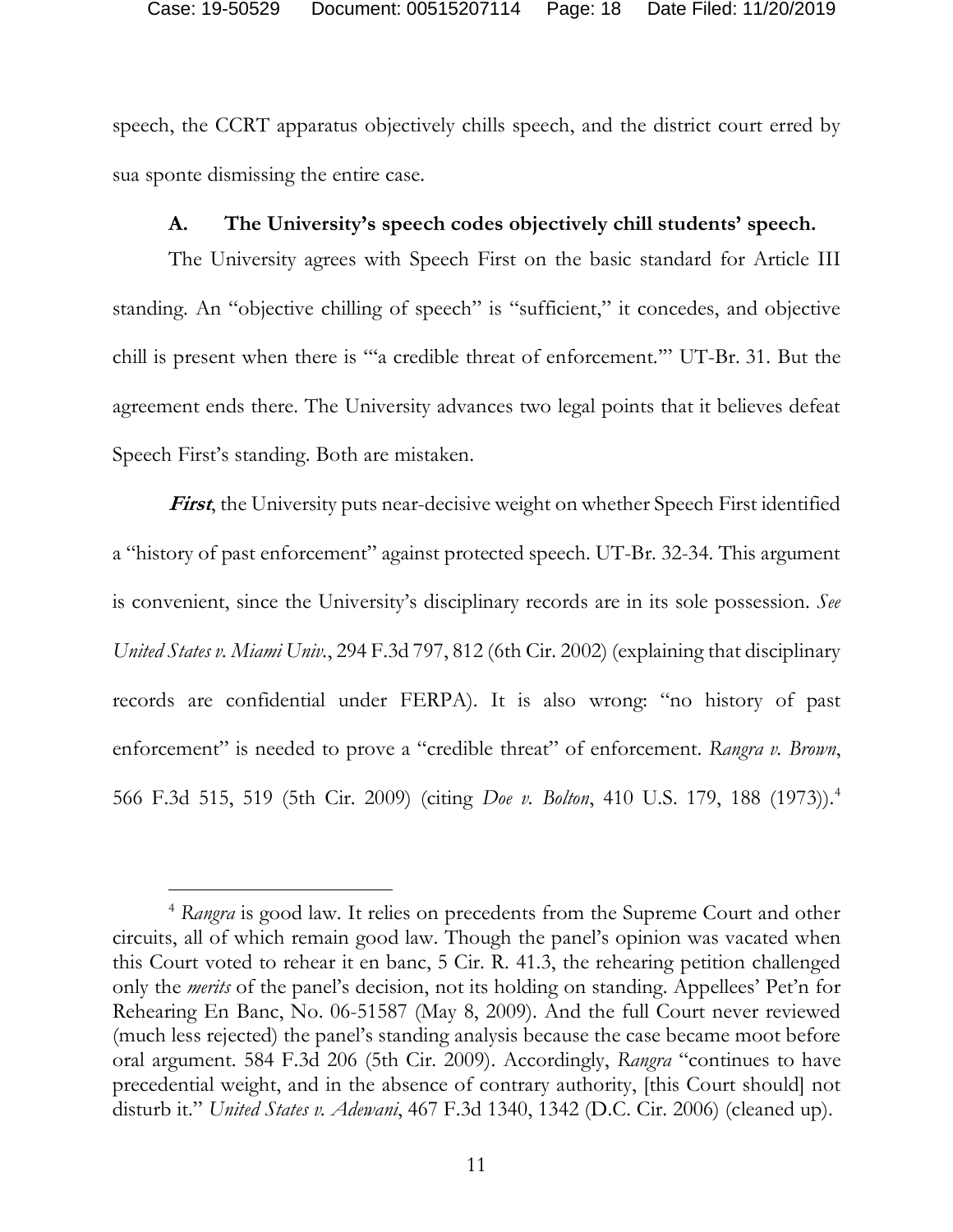Because the injury is largely "'one of self-censorship,'" *id.* (quoting *Virginia v. Am. Booksellers Ass'n*, 484 U.S. 383, 392 (1988)), the fact that "there is no evidence in the record" of a history of enforcement "misses the point." *Schlissel*, 939 F.3d at 766. "The lack of discipline against students could just as well indicate that speech has already been chilled." *Id.* While a history of enforcement can help prove standing, it is not necessary: "Controlling precedent … establishes that a chilling of speech because of the mere existence of an allegedly vague or overbroad [law] can be sufficient injury to support standing." *Ctr. for Individual Freedom v. Carmouche*, 449 F.3d 655, 660 (5th Cir. 2006); *see* Br. 25-26.

Past enforcement is not necessary when the challenged policy is non-moribund and "facially restrict<sup>[s]</sup> expressive activity by the class to which the plaintiff belongs." *Rangra*, 566 F.3d at 519 (quoting *N.H. Right to Life PAC v. Gardner*, 99 F.3d 8, 15 (1st Cir. 1996)). When these conditions are satisfied, courts "'assume a credible threat of enforcement" because "the threat is latent in the existence of the statute." *Id.*; *Majors v. Abell*, 317 F.3d 719, 721 (7th Cir. 2003); *see* Br. 24-26. These conditions are plainly satisfied here, and the threat posed by the University's policies is further magnified by their vagueness and how easy the University makes it to report violations. Br. 26-27.5

<sup>5</sup> Of course, when these conditions are *not* satisfied, courts may require plaintiffs to prove a history of enforcement. *E.g.*, *Clapper v. Amnesty Int'l USA*, 568 U.S. 398, 411 (2013) (U.S.-citizen respondents were not in the class of foreigners targeted by the challenged statute); *Blum v. Holder*, 744 F.3d 790 (1st Cir. 2014) (challenged statute did not facially restrict expressive activity).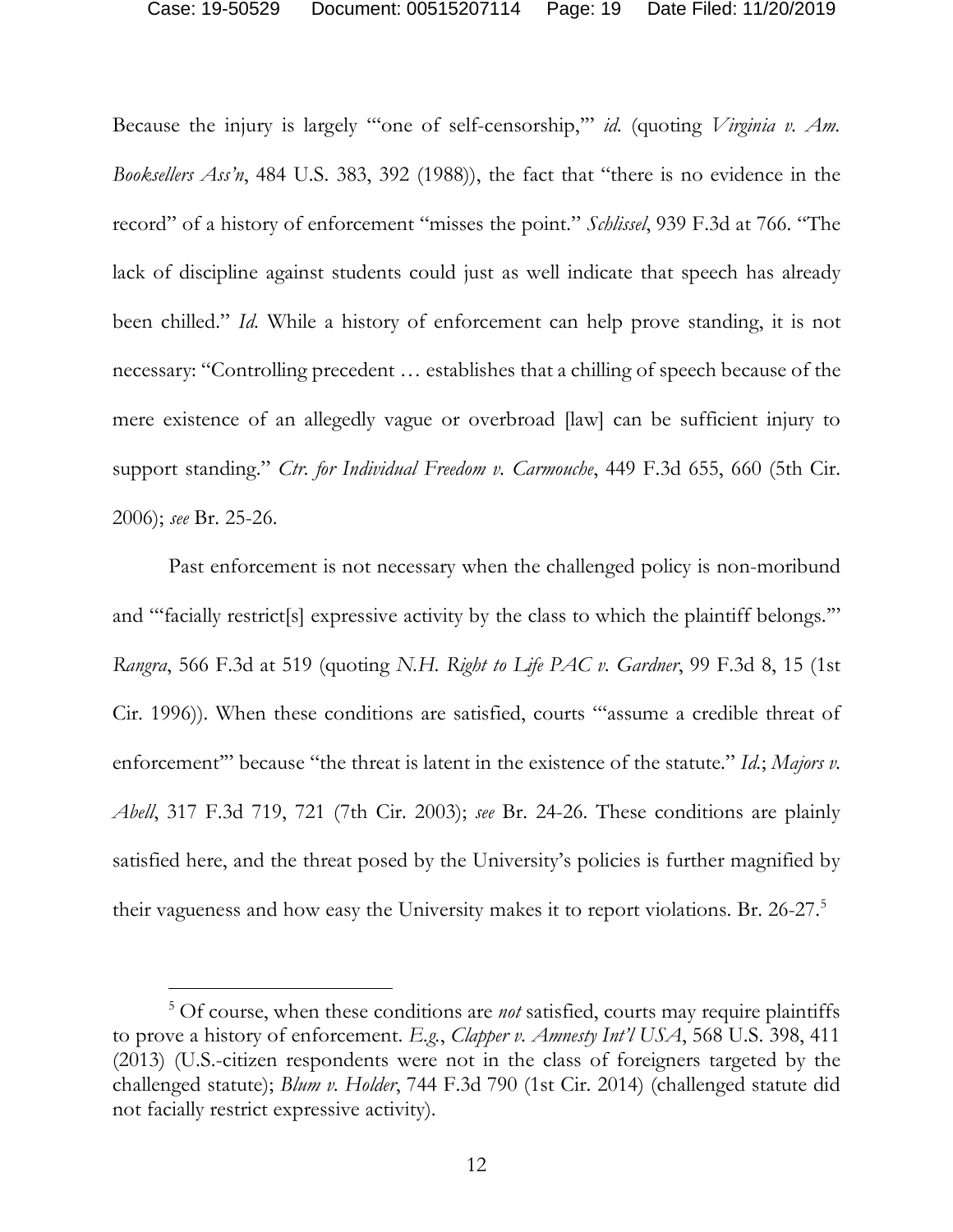The University identifies no "'compelling contrary evidence'" that could dispel this credible threat. *Rangra*, 566 F.3d at 519. While its administrators believe they've never enforced the policies against "speech protected by the First Amendment," UT-Br. 34 n.13, they do not say the policies are not "'generally enforced'" or have fallen into "'desuetude,'" which is what matters. Br. 25 (quoting *Mangual v. Rotger-Sabat*, 317 F.3d 45, 57 (1st Cir. 2003); *Seegars v. Gonzales*, 396 F.3d 1248, 1252 (D.C. Cir. 2005)). Nor is the administrators' say-so a question of fact or "credibility", UT-Br. 47; it is a *legal* conclusion, no better than a declaration promising that the University "never violates the law." And this legal conclusion must be taken with a grain of salt, coming from the same University that drafted these policies and has a long-running red-light rating from FIRE. Br. 30-31.

**Second**, the University wrongly asserts that Speech First must prove its members' intended speech "*is* prohibited" by the University's policies. UT-Br. 31 (emphasis added). The law only requires Speech First to prove its members' "intended speech is '*arguably* proscribed' by the [challenged policies]." *SBA List v. Driehaus*, 573 U.S. 149, 162 (2014) (emphasis added). That is because, when a rule "arguably covers" a person's speech, it "may deter constitutionally protected expression because most people are frightened of violating [disciplinary rules] especially when the gains are slight,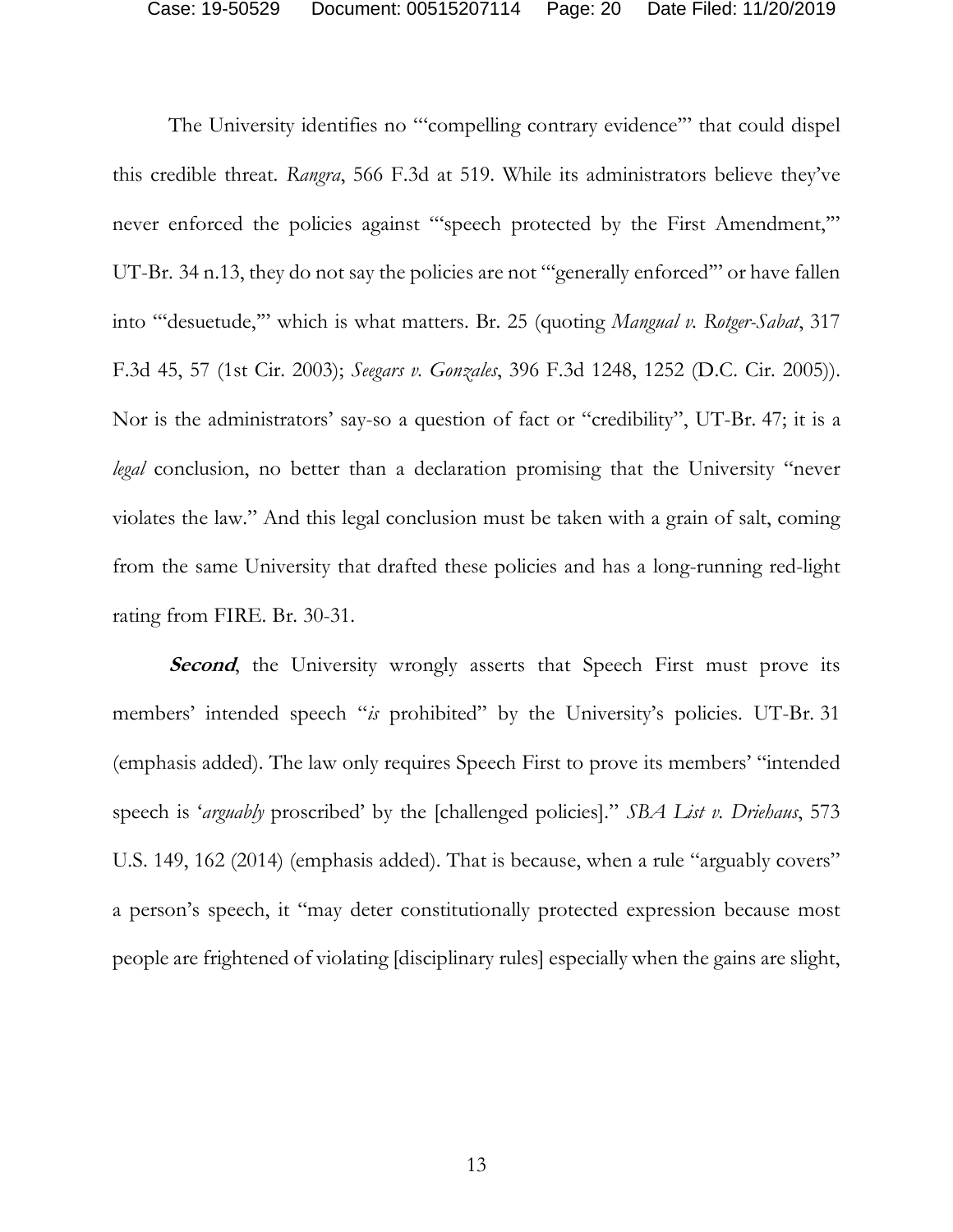as they would be for people seeking only to make a political point and not themselves political operatives." *Majors*, 317 F.3d at 721. 6

These policies cover protected speech—both arguably and actually. Indeed, the University does not dispute that the challenged policies *themselves* apply to the topics Speech First's members want to discuss. Br. 26-27. How could it? The policies' vague, open-ended bans on speech that is "uncivil," "rude," "harassing," "offensive," and the like are entirely subjective. Interpreting them to cover deeply unpopular (but protected) speech would be objectively reasonable, not "mistaken[]." UT-Br. 50. Even the University admits that, when Speech First filed its complaint, the verbal-harassment rule covered "isolated" speech that is "subjectively offensive." UT-Br. 29.

Instead of addressing the text of its policies, the University points to its disclaimers that generally promise to protect First Amendment rights. UT-Br. 47-48. But these general disclaimers do not narrow the University's specific policies or alleviate their chilling effect. Br. 28. By using the First Amendment as a baseline, moreover, these disclaimers make the challenged policies *more* vague—an argument the University never refutes. Br. 28-29. If the University were right that these disclaimers defeat standing, then so long as it has them in place, it could ban "all speech that the University doesn't like." Br. 29. That is untenable. Even more untenable is the University's assertion that

<sup>&</sup>lt;sup>6</sup> Because the plaintiff's injury in these cases is "self-censorship," First Amendment claims present "unique standing issues." *Carmouche*, 449 F.3d at 660. Thus, the University's many citations to *Cruz v. Abbott*, 849 F.3d 594 (5th Cir. 2017)—a case that involved neither the First Amendment nor self-censorship—are unpersuasive.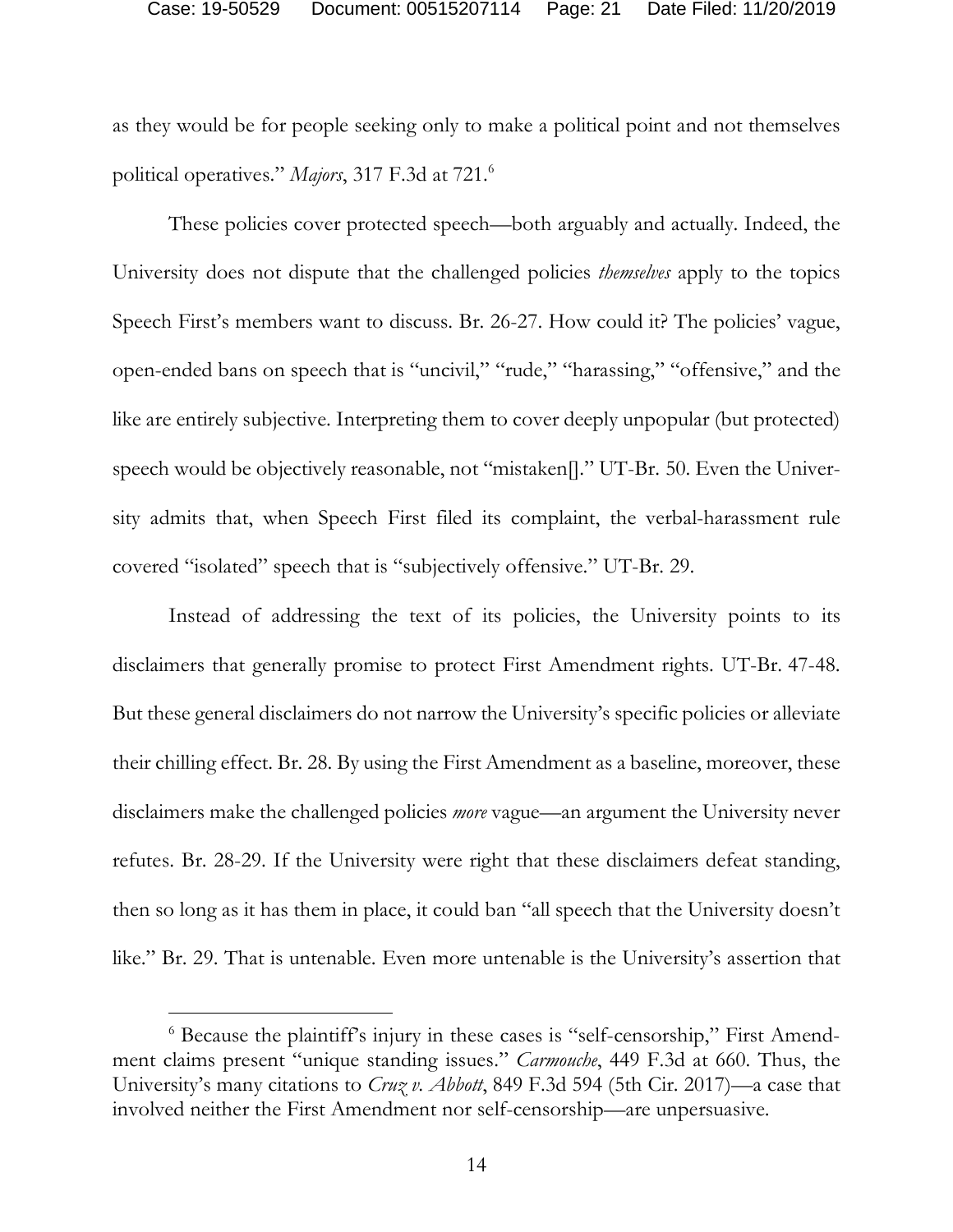it does not *punish* students for violating the Acceptable Use Policy or Residence Hall Manual. UT-Br. 49. The policies say otherwise—both actually and arguably. Br. 8-10.<sup>7</sup>

### **B. The CCRT objectively chills students' speech.**

Unlike its speech codes, the University does not dispute that the CCRT poses a "credible threat" to Speech First's members. That's because the University knows protected speech is frequently reported as a "bias incident"—a history of enforcement that satisfies even the University's crabbed theory of standing. Br. 35-36. Instead, the University denies that the procedures triggered by bias-incident reports objectively chill students' speech. And it insists those procedures are the only way the CCRT could violate the First Amendment. UT-Br. 36-37 & n.15.

Not so. One way that bias-response teams chill speech—perhaps the primary way—is by "implicitly threaten[ing] students with discipline if they say something 'biased.'" Br. 36. The structure of the CCRT—its name, membership, definitions, terminology ("offenders," "reports," "victims," "witnesses"), and references to disciplinary processes—would make an objective student fear that "bias incidents" can lead to discipline. Br. 41-42. Though the University insists that the CCRT is "quite

<sup>7</sup> In *Abbott v. Pastides*, the Fourth Circuit found that a university's harassment policy did not even "appear[] … to apply" to the plaintiffs' intended speech and, thus, did not itself pose a credible threat. 900 F.3d 160, 178 n.9 (2018). Speech First doubts that the Fourth Circuit correctly applied the law to the policy at issue in *Abbott*. Regardless, unlike the policies challenged here, the policy in *Abbott* did not appear to rely on subjective and undefined terms or include vague provisos about "necessary" harassment.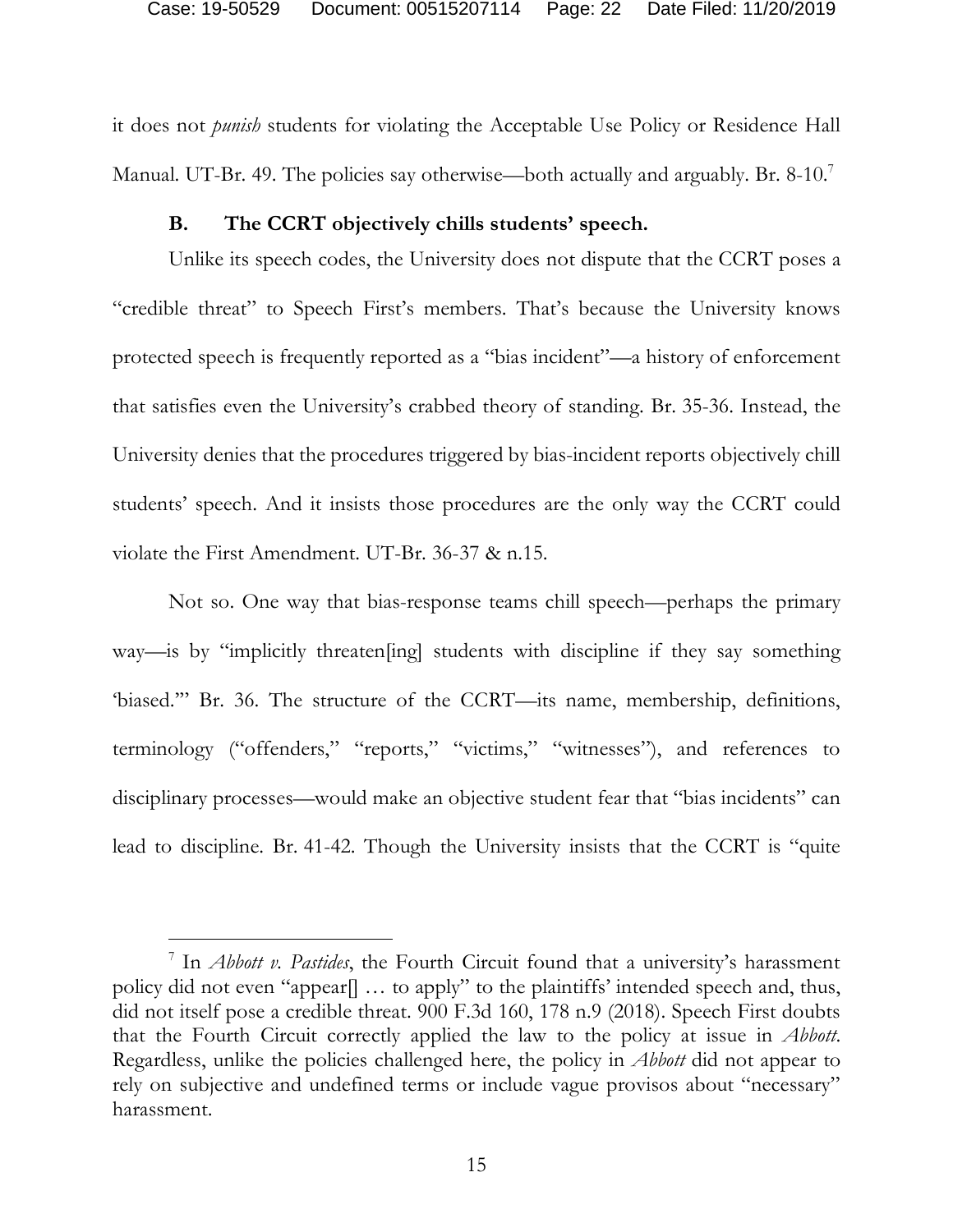clear" that it is not "a disciplinary process," the only evidence it cites are declarations and briefs filed *in this litigation*. UT-Br. 42 & n.20. The University's actual policies—the ones students see and use to guide their behavior—describe the CCRT as a "'partner'" that can "'refer'" bias incidents to disciplinarians and "'directly'" cause discipline. Br. 14-15, 42.

The CCRT's "ability to make referrals is a real consequence that objectively chills speech." *Schlissel*, 939 F.3d at 765. Referrals obviously risk formal punishment, which chills speech. *Id*. But they also "initiate<sup>[]</sup> the formal investigative process, which itself is chilling even if it does not result in a finding of responsibility or criminality." *Id.* (citing *Bantam Books, Inc. v. Sullivan*, 372 U.S. 58, 68 (1963)). Whether or not the CCRT "lacks any formal disciplinary power" and whether or not bias incidents are "directly punishable" under the Institutional Rules, the CCRT "acts by way of implicit threat of punishment and intimidation to quell speech." *Id.* A "bias incident" certainly sounds like a charge of misconduct. *Id.* ("Nobody would choose to be considered biased"). And because the CCRT is staffed by administrators, disciplinarians, and police officers, a student "could be forgiven for thinking that inquiries from and dealings with [it] could have dramatic effects such as currying disfavor with a professor, or impacting future job prospects." *Id.* In fact, students at the University undoubtedly view the CCRT as a disciplinary body, as "discipline" is the most popular thing they ask the CCRT to do to students accused of bias incidents. Br. 13.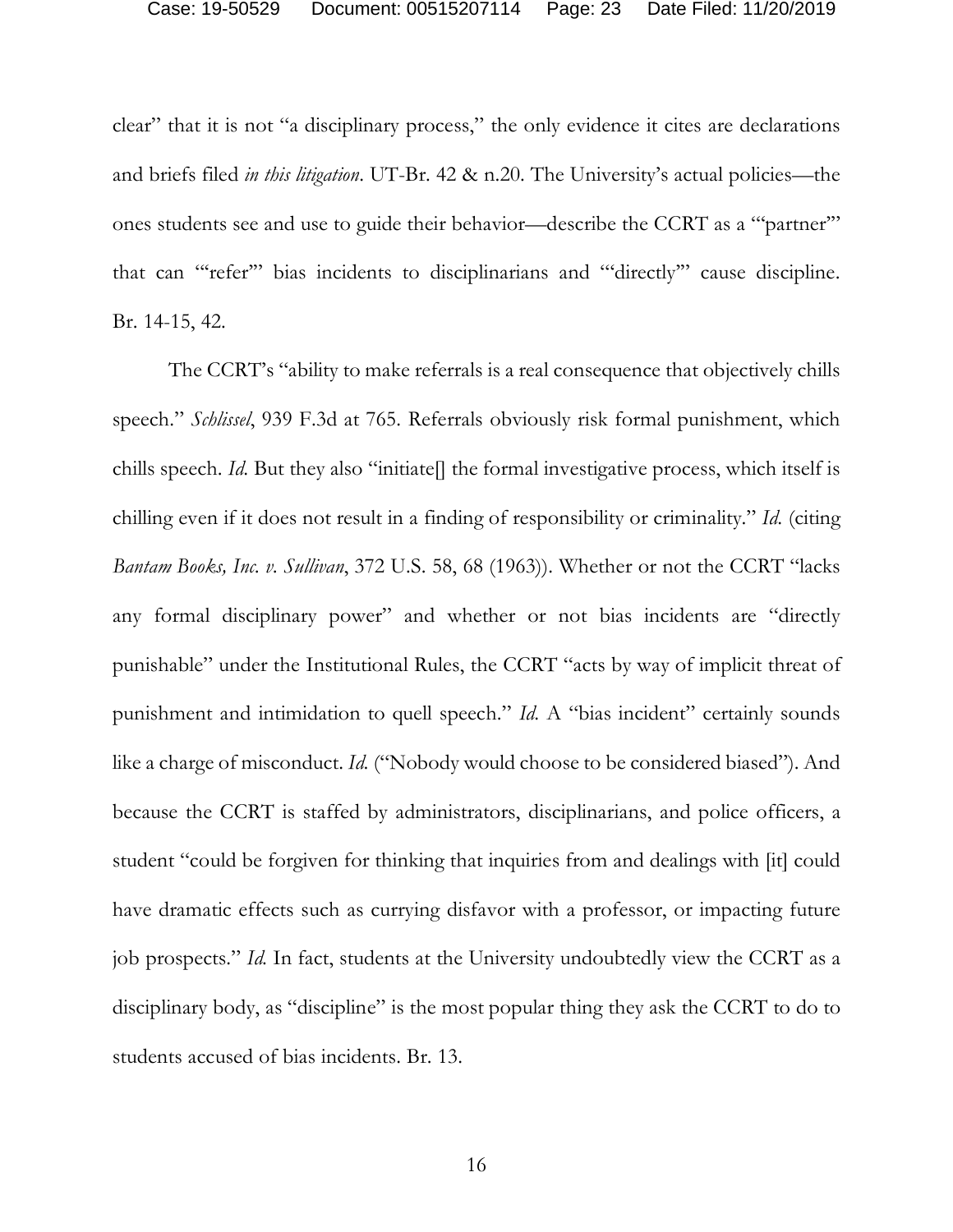"Additionally," bias-response teams "objectively chill speech" by asking the socalled perpetrator to "meet" with a team member to discuss the bias incident. *Schlissel*, 939 F.3d at 765. Contacts with the CCRT are not plausibly voluntary: requests "carry the threat: 'meet or we will refer your case,'" and the name "*Response* Team" suggests that "the accused student's actions have been prejudged to be biased." *Id.* The University also tells students they can be disciplined for disobeying "specific instructions issued by an administrative official" or "failing to appear for a meeting when summoned," such as a request from the CCRT. Br. 6. Rather than sit down for one of these not-so-voluntary meetings with a university authority over accusations of "bias," a reasonable college student would simply keep his mouth shut.

The University's assertion that it doesn't meet with students accused of bias incidents, UT-Br. 38-39, is mystifying. As Speech First pointed out, with no discernible response from the University, the CCRT's reports (which are posted on the University's website) state that the CCRT conducts "[e]ducational conversations/meetings with those *initiating an incident* regarding the intent and impact of their actions." Br. 14 (emphasis added); *see* ROA.339, 345, 346, 350. If there is a conflict between the University's policies and the declarations it submitted in this litigation, the policies control. Br. 29-30.

While "[b]oth the referral power and the invitation to meet with students" independently "chill speech," *Schlissel*, 939 F.3d at 765, the CCRT's other processes exacerbate the problem. For instance, the University publishes an online log of bias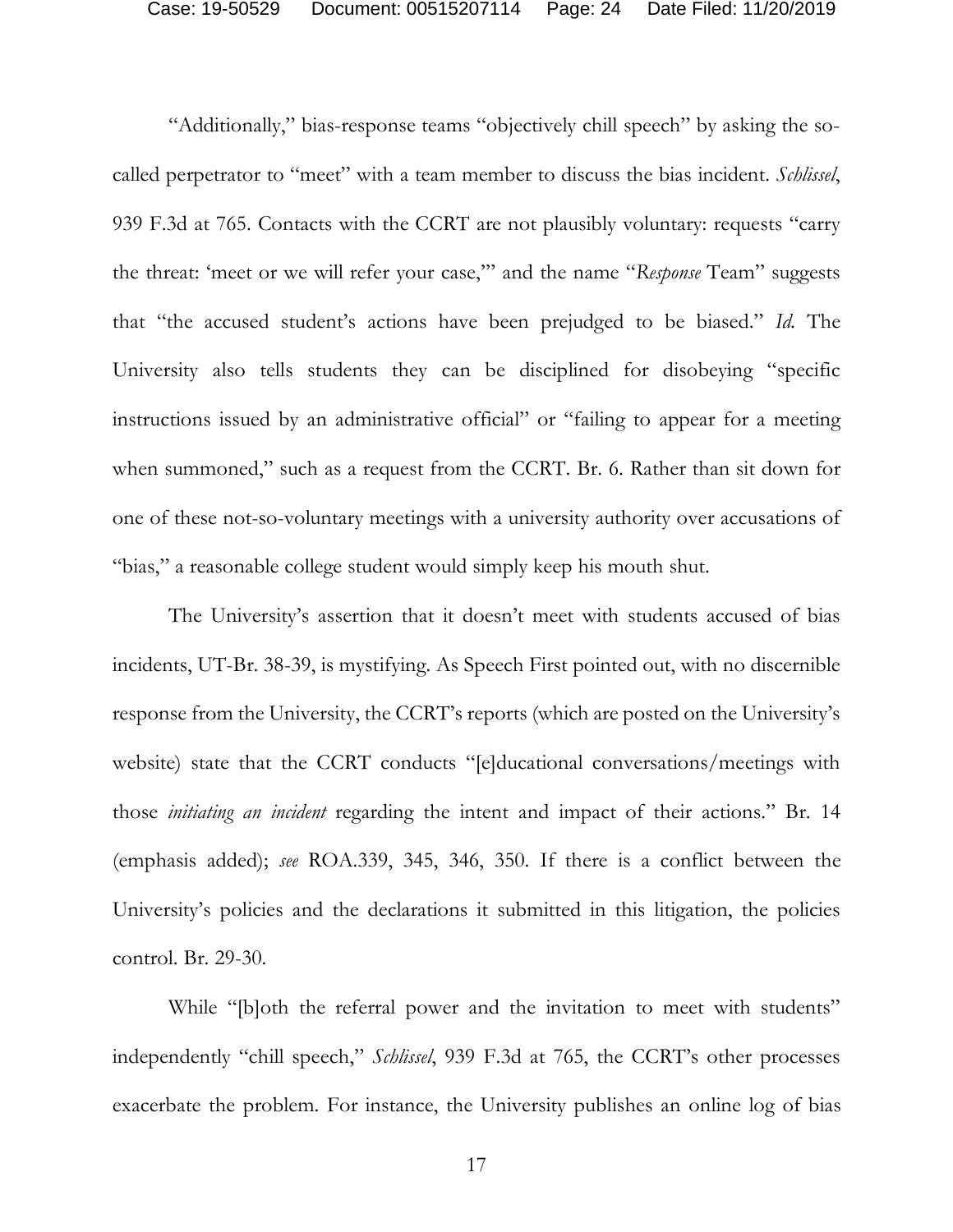incidents. Br. 13-14. By formally logging them by "Incident Number," ROA.356, the CCRT reinforces the notion that bias incidents are punishable offenses, and leads a reasonable student to believe that these incidents appear on his record, harming his prospects both before and after graduation. Br. 43. The CCRT also conducts investigations. It receives a detailed report, contacts the reporter for an interview, collects as much information as possible, decides whether a "bias incident" or a disciplinary violation has occurred, and then partners with the appropriate department to find a solution. Br. 12-15. If this is not an "investigation[]," UT-Br. 38-39, it is unclear what would be.<sup>8</sup>

The University's counter-explanation—that the CCRT merely "support[s]" victims of bias—is implausible. UT-Br. 42. CCRT members do not specialize (or appear to have training) in counseling or psychology, unlike the University's *separate* Counseling and Mental Health Center. The CCRT also uses the term "offender," connoting serious wrongdoing instead of a voluntary, educational program. And if the goal is supporting victims, why can students (and nonstudents) report bias incidents anonymously? Why can students report bias incidents that they never witnessed? And why maintain a log of incidents, forever *reminding* the victim of the trauma? The University has no answers. The reality is that the CCRT exists to ensure that "biased" speech never happens in the

<sup>&</sup>lt;sup>8</sup> *Abbott*, which held that a "single, non-intrusive meeting" that cleared the plaintiffs of wrongdoing did not objectively chill speech, 900 F.3d at 179, did not consider an elaborate administrative apparatus designed to root out "biased" speech, like the one at issue here and in *Schlissel*.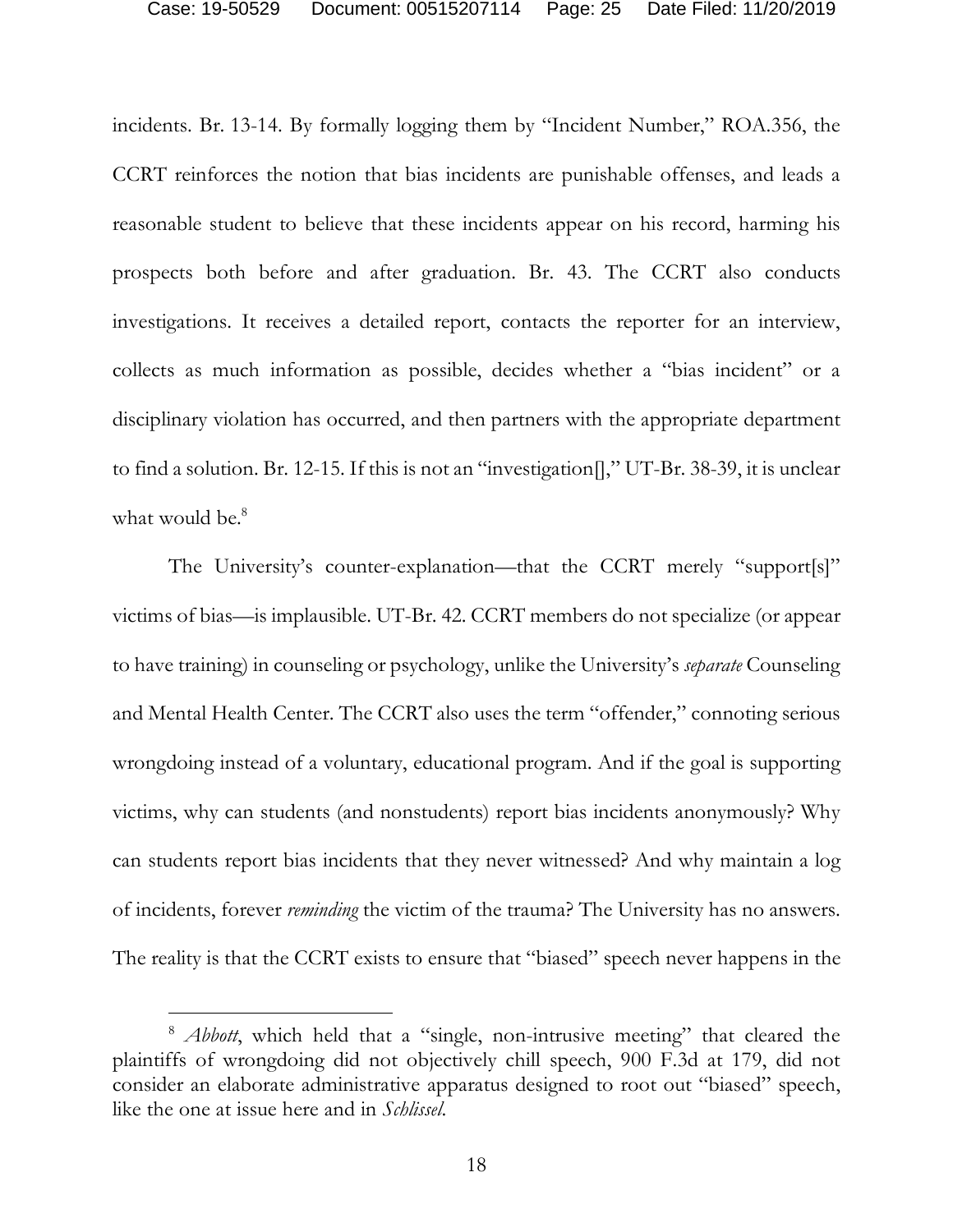#### Case: 19-50529 Document: 00515207114 Page: 26 Date Filed: 11/20/2019

first place. As FIRE's comprehensive study confirms, "Bias Response Teams create indeed, they are intended to create—a chilling effect on campus expression." *Bias Response Team Report 2017*, at 5, bit.ly/2P9iEaj.

If this Court blesses the CCRT, it will set a dangerous precedent. Given the University's silence, it must agree that universities can create a "Patriotism Response Team"—a group of administrators who report, log, investigate, meet, and reeducate students who commit "anti-American incidents" on campus. Br. 44-45. They could also create, say, a "Zionism Response Team" to intervene with students who support Israel's settlements. Or a "Communism Response Team" for students suspected of communist sympathies. It strains credulity to suggest that these policies—which differ from the CCRT only in the speech they disfavor—are so innocuous that they could evade First Amendment scrutiny altogether.

#### **C. The district court should not have sua sponte dismissed the case.**

Because Speech First has alleged Article III standing, the district court should not have sua sponte dismissed this entire case. As explained, the district court dismissed the case without warning, before the University filed a motion to dismiss, and without allowing Speech First to amend the complaint or supplement the record. Br. 48-50. The University agrees that this was improper unless Speech First's complaint has legal defects that are "'clearly incurable.'" UT-Br. 51, 24, 26. Many of the arguments raised in this litigation cannot meet that standard.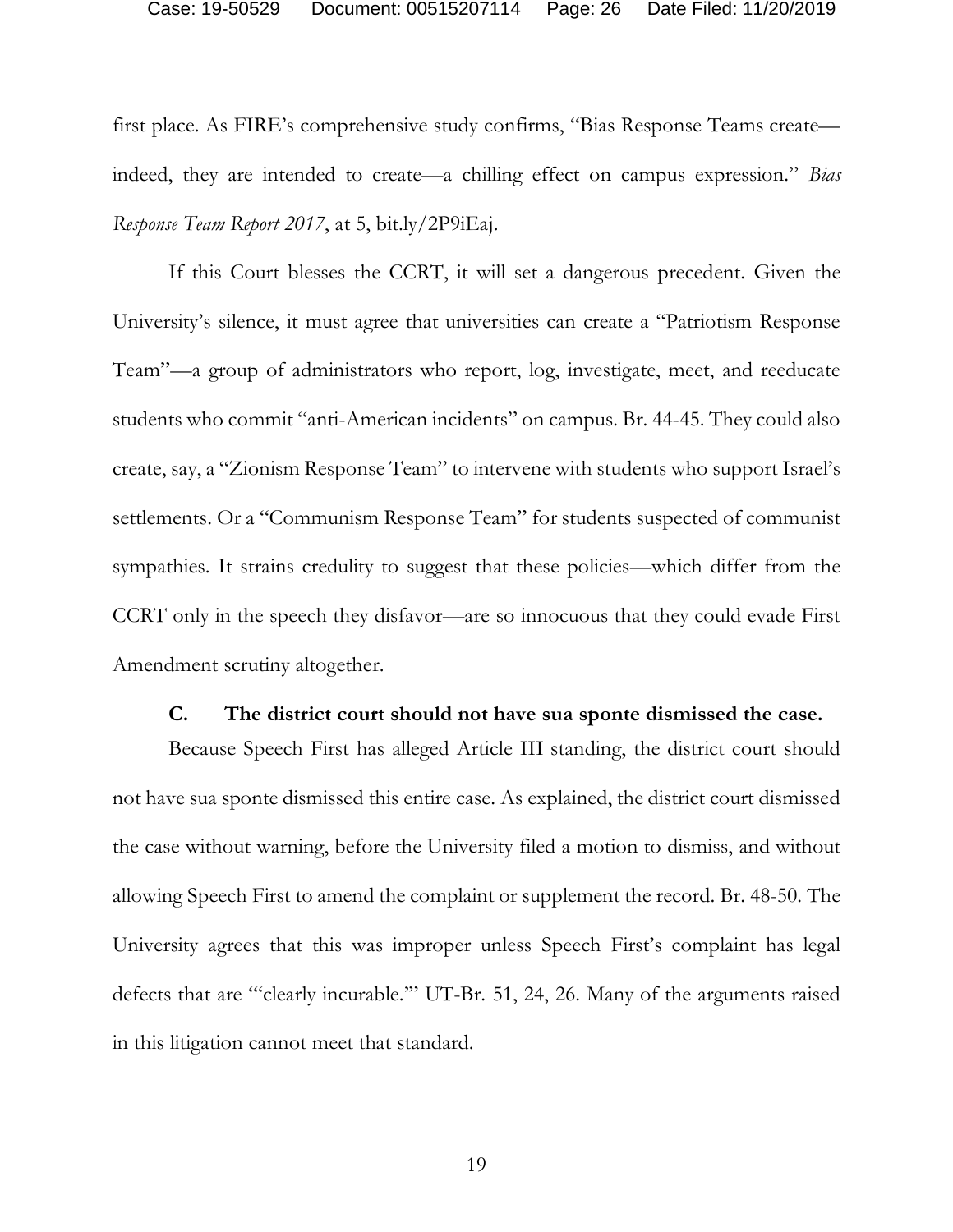The University's complaint that Speech First's members are anonymous is not incurable. Their identities could be revealed to the district court (under seal) if that was somehow necessary. But it's not, Br. 33-34, and the University no longer advances this argument (or challenges the district court's rejection of its objections to Ms. Neily's declaration).

The district court's suggestion that Speech First did not identify "'specific statements'" its members want to make is also not incurable. Speech First could add more statements to its complaint. But its complaint is specific enough already, and the district court erred by insisting on more. Br. 32-33. The University apparently agrees, since it does not respond to Speech First's arguments on this point, does not defend the district court's reasoning, and simply restates the district court's conclusion in a footnote. UT-Br. 31 n.12.

Nor is the University's demand that Speech First produce a "history of past enforcement" incurable. That information would appear in the University's disciplinary records, which are currently confidential. While the University believes Speech First could not discover these records *before* the district court adjudicates standing, UT-Br. 54 n.28, courts can "refuse[] to grant such a motion [to dismiss] before a plaintiff has had a chance to discover the facts necessary to establish jurisdiction." *Williamson v. Tucker*, 645 F.2d 404, 414 (5th Cir. 1981); *e.g.*, *In re MPF Holdings US LLC*, 701 F.3d 449, 457 (5th Cir. 2012); *NRDC v. Pena*, 147 F.3d 1012, 1024 (D.C. Cir. 1998). Limited jurisdictional discovery on the University's past enforcement would be entirely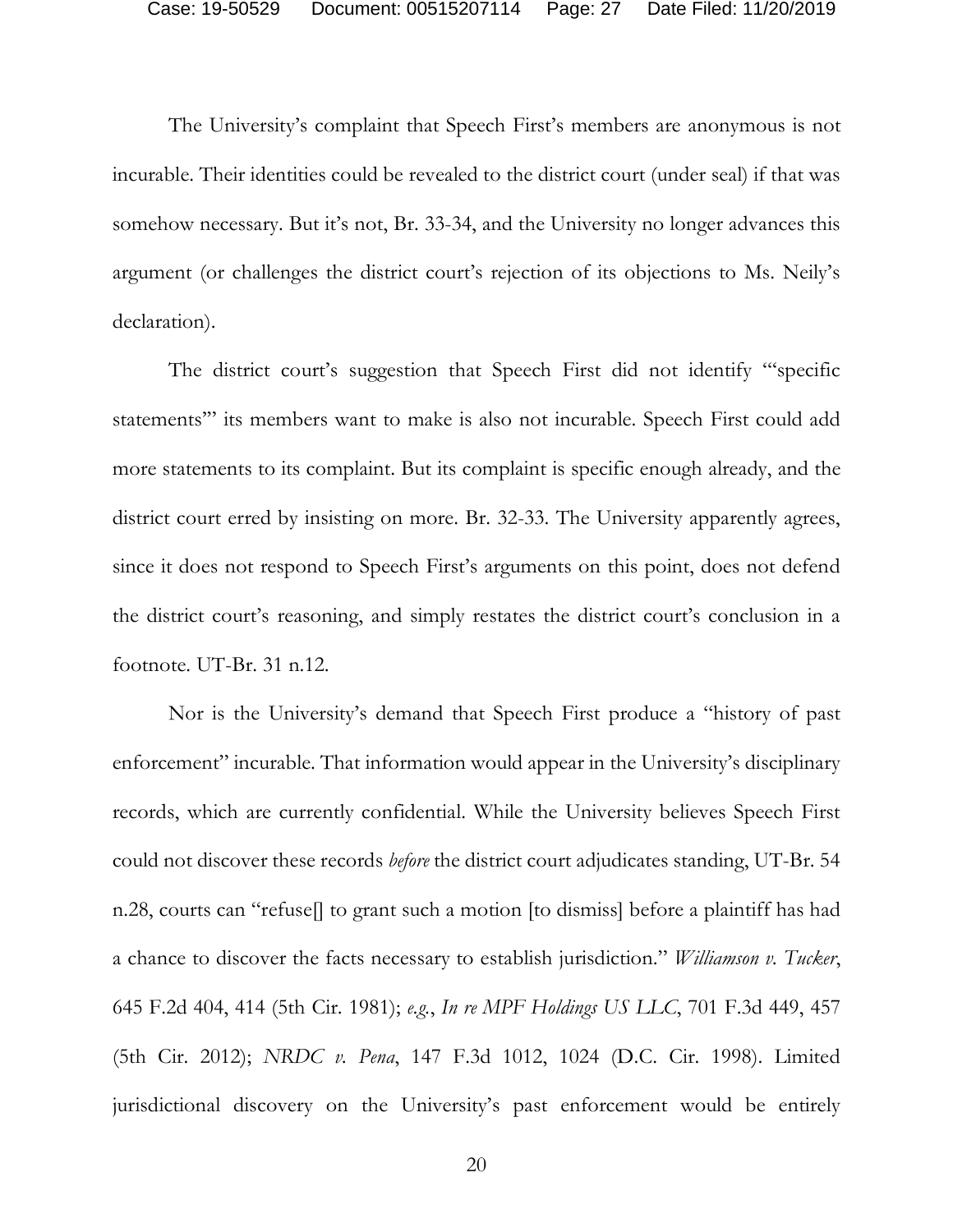appropriate. But Speech First never got to ask because the district court dismissed this case on its own initiative.

### **III. The Court should order the district court to enter a preliminary injunction.**

After reversing the district court's dismissal, this Court should remand with instructions to grant Speech First a preliminary injunction. As explained, Speech First has shown a likelihood of Article III standing.<sup>9</sup> While Speech First also explained why the challenged policies are vague and overbroad, Br. 46-47, the University makes little effort to defend their constitutionality. And while Speech First explained why the irreparable-harm, balance-of-equities, and public-interest factors favor it, Br. 45, the University offers no response. The University instead says, in a footnote, that this Court should let the district court decide "whether Speech First is likely to succeed on the merits of its claims." UT-Br. 51 n.26.

It should not. Although the "'general practice' is to remand the case when [the Court] reverse[s] the district court's denial of standing," *AICPA v. IRS*, 746 F. App'x 1, 8 (D.C. Cir. 2018), deviations from this practice are left "'to the discretion of the courts of appeals … on the facts of individual cases.'" *Glass v. Paxton*, 900 F.3d 233, 243 (5th

<sup>9</sup> Because "Article III standing 'must be supported … with the manner and degree of evidence required at the successive stages of the litigation,'" *Bennett v. Spear*, 520 U.S. 154, 167-68 (1997), the question at the preliminary-injunction stage is whether the plaintiff has shown "a 'substantial likelihood' of standing." *Food & Water Watch*, Inc. *v. Vilsack*, 808 F.3d 905, 913 (D.C. Cir. 2015). There is no difference between a "likelihood" of standing and a "'clear showing'" of standing, despite the University's efforts to distinguish them. UT-Br. 30 (quoting *Barber v. Bryant*, 860 F.3d 345, 352 (5th Cir. 2017)). The terms are synonyms, and no case differentiates the two.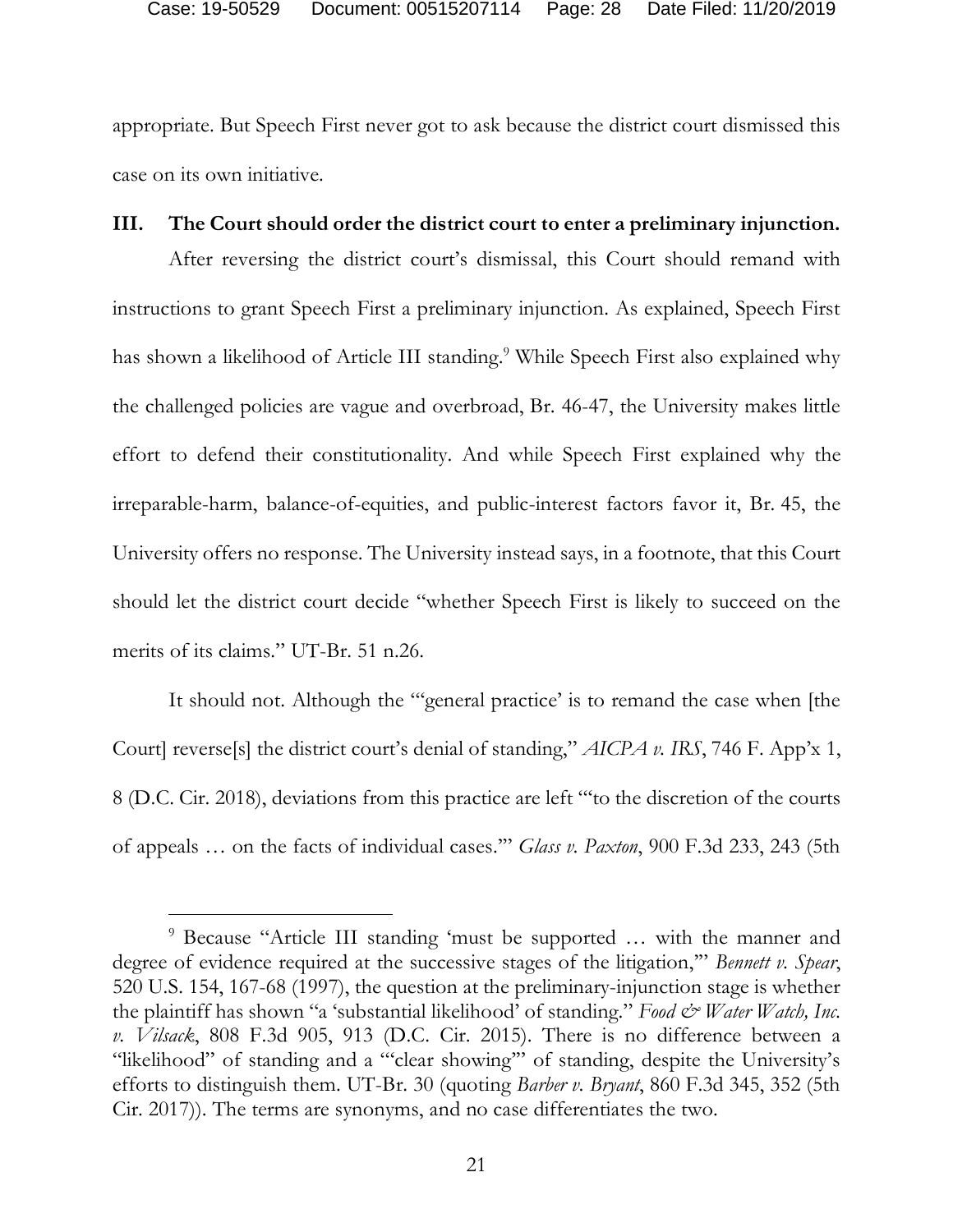Cir. 2018). When "the only remaining issues are purely legal questions that were briefed below," remand would be "a waste of judicial resources." *Id.* That's the case here.

The issue the University wants remanded—"whether [Speech First] can show a substantial likelihood of success on the merits"—presents "purely legal issues" and "is something [this Court] evaluate[s] de novo." *Boerschig v. Trans-Pecos Pipeline, LLC*, 872 F.3d 701, 706 (5th Cir. 2017). "[E]fficiency supports … doing so now, lest [the Court] remand on the question only to face another appeal of the injunction ruling down the road." *Id.* Although the University "did not take the opportunity to address the merits" in its appellate brief, Speech First did—which gave the University "full notice" that the merits were at issue and that, if the University did not brief them, it would be stuck with its "briefing in the trial court." *Id.* at 706 n.3.

While the other preliminary-injunction factors are normally committed to the district court's discretion, they are not here. Those factors are necessarily satisfied when the plaintiff proves a likely violation of the First Amendment, so a remand would be pointless because the district court could not legitimately find them lacking. Br. 45; *see Glass v. Kemper Corp.*, 133 F.3d 999, 1004 (7th Cir. 1998) ("It would be pointless to remand for consideration of an issue that can be resolved only one way."). The University does not argue otherwise.

The only responsive argument that the University makes is its insistence that the verbal-harassment rule is not unconstitutionally vague. UT-Br. 48 n.23. But the

22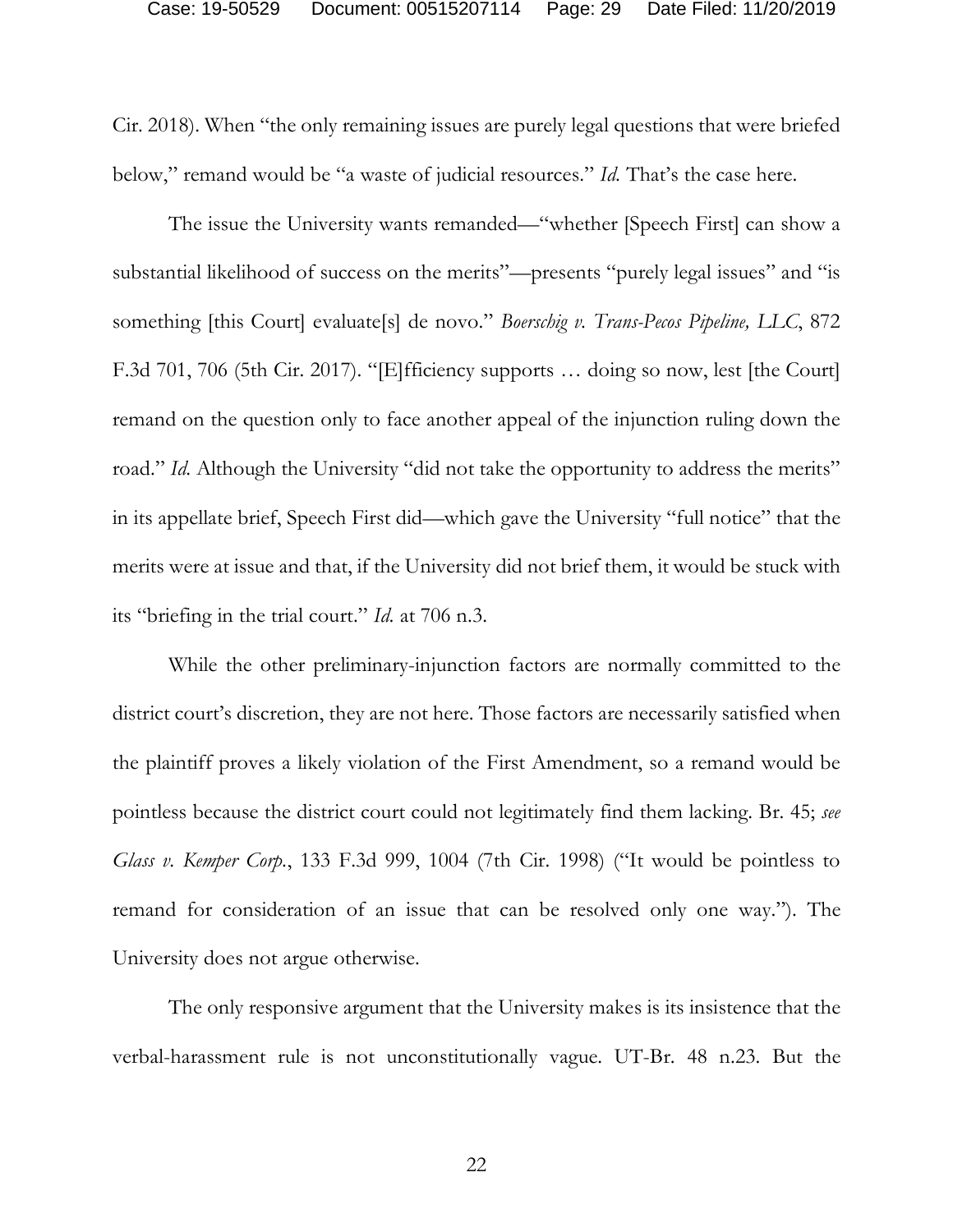#### Case: 19-50529 Document: 00515207114 Page: 30 Date Filed: 11/20/2019

University forfeited this argument by not raising it below, and by raising it here only in a footnote. *United States v. House*, 872 F.3d 748, 752 (6th Cir. 2017).

The argument is also unpersuasive. The phrase "'necessary to the expression of [an idea]" is not "coherent," UT-Br. 48 n.23—either on its own<sup>10</sup> or as situated in the verbal-harassment rule. Because of that phrase, the verbal-harassment rule states that speech can be "personal[]" and "severe," "create an objectively hostile environment," and "diminish the victim's ability to participate" in university life, but *not* be harassment because the speech is "necessary to the expression of [an idea]." ROA.188. This is the "necessary harassment" oxymoron that the Eleventh Circuit found unconstitutionally vague in *Wollschlaeger v. Governor*, 848 F.3d 1293, 1303 (11th Cir. 2017) (en banc). Even apart from this linguistic puzzle, the rule makes *the University* the arbiter of what is and is not "necessary" to express an idea—an arbitrary enforcement power that presents independent constitutional problems. Br. 46-47. The rule is also overbroad because it, for example, is not limited to harassment amounting to discrimination against a protected class that effectively denies access to University programs. Br. 47.

Finally, the University's voluntary cessation does not affect Speech First's right to preliminary relief (and the University does not argue otherwise). While the University briefly asserts that "a court cannot enjoin the enforcement of policies that no longer

<sup>&</sup>lt;sup>10</sup> The University's explanation for why this phrase is coherent is, itself, incoherent: "[T]he exclusion applies to speech that conveys the substance of an idea, but not to any speech on unrelated topics that might happen to occur at the same time." UT-Br. 48 n.23. What this means is anyone's guess.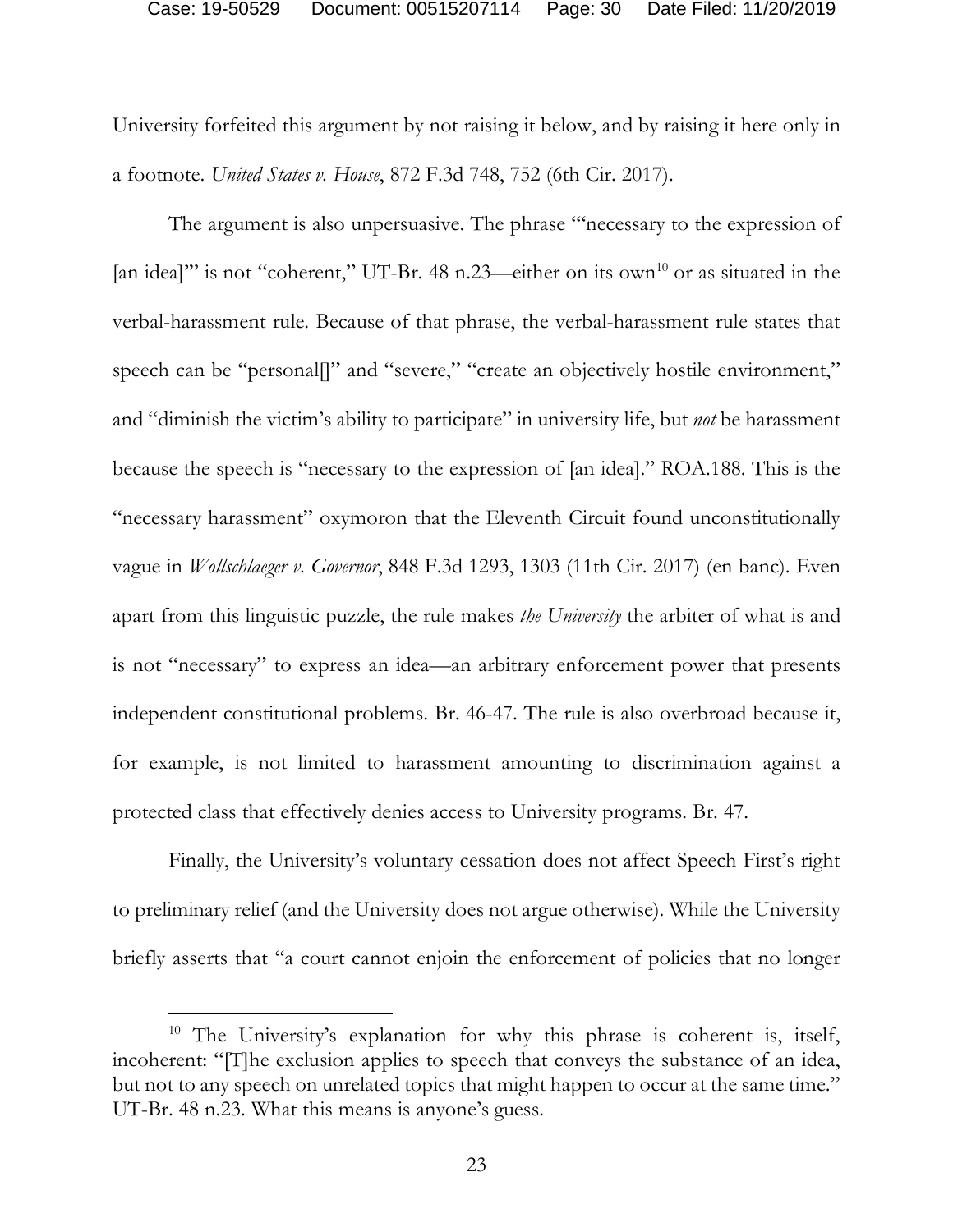exist," UT-Br. 26, "[c]hanges made by defendants after suit is filed do not remove the necessity for injunctive relief." *Gates v. Collier*, 501 F.2d 1291, 1321 (5th Cir. 1974); *accord Anderson v. City of Albany*, 321 F.2d 649, 657 (5th Cir. 1963). Courts can enter declaratory relief against the old policies, and can "enjoin[] future violations" by barring the defendant from reinstating them—something courts have done "[i]n numerous cases." *KFC v. Diversified Packaging Corp.*, 549 F.2d 368, 390 n.29 (5th Cir. 1977). Courts also can grant preliminary injunctions to protect the plaintiff from the risk that the defendant will ""reinstitut<sup>[e]"</sup> the unconstitutional policies before final judgment. *Doe v. Duncanville Indep. Sch. Dist.*, 994 F.2d 160, 166 (5th Cir. 1993); *e.g.*, *Lopes v. Int'l Rubber Distributors, Inc.*, 309 F. Supp. 2d 972, 983-84 (N.D. Ohio 2004). The strong likelihood that the University would do so here, *supra* I, is an "irreparable injury." *Duncanville Indep.*, 994 F.2d at 166. And the University cannot possibly argue that the equities or the public interest favor leaving these policies in place, since it has *repealed* them. *Lopes*, 309 F. Supp. 2d at 983.

In sum, Speech First is plainly entitled to a preliminary injunction. A remand would waste judicial resources because the district court would abuse its discretion if it denied this relief. There is no need for two interlocutory appeals in this case.

#### **CONCLUSION**

This Court should reverse the district court and remand with instructions to grant Speech First a preliminary injunction.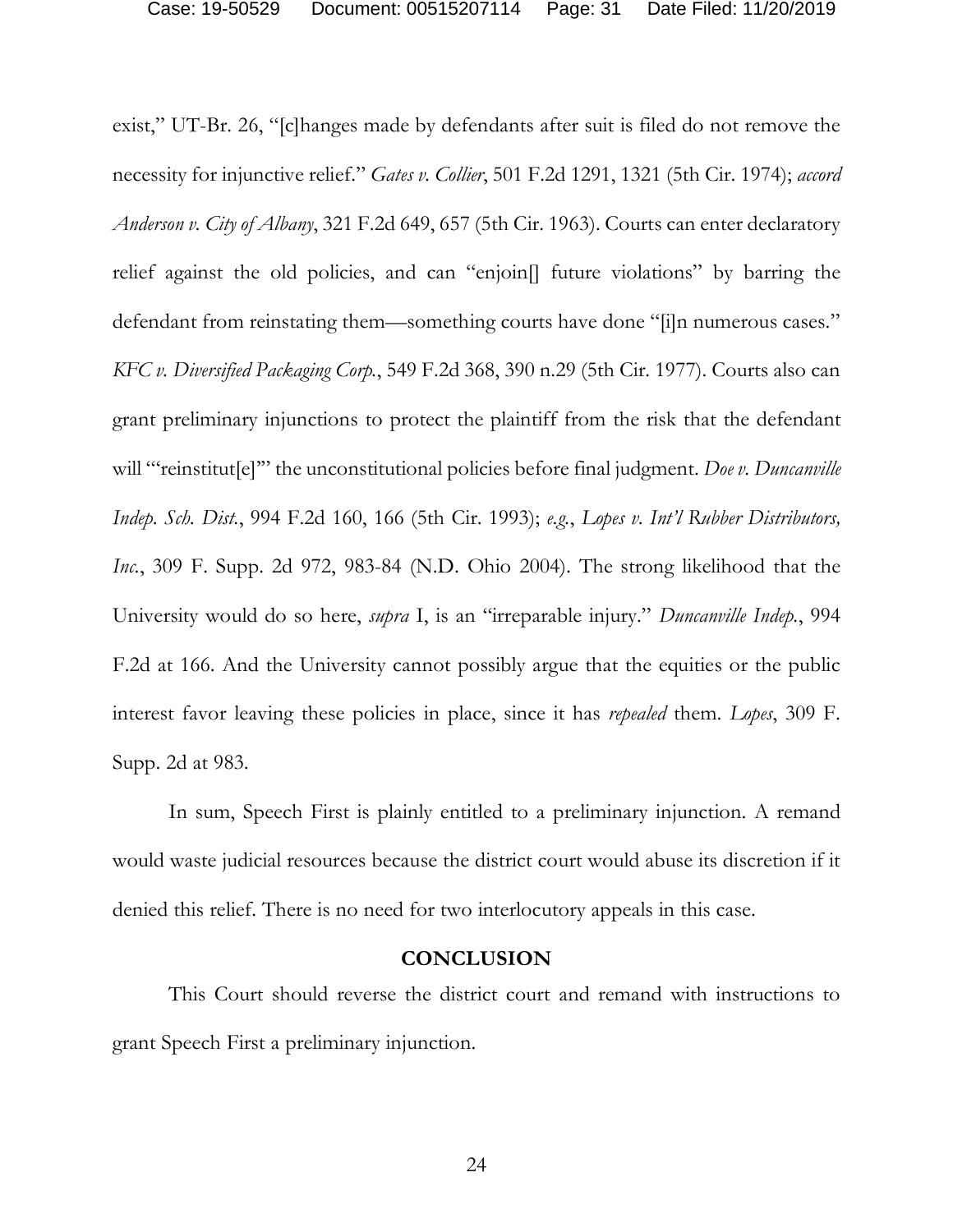Respectfully submitted,

## */s/ William S. Consovoy*

William S. Consovoy Jeffrey M. Harris Cameron T. Norris CONSOVOY MCCARTHY PLLC 1600 Wilson Blvd., Suite 700 Arlington, VA 22209 (703) 243-9423 will@consovoymccarthy.com jeff@consovoymccarthy.com cam@consovoymccarthy.com

Counsel for Speech First, Inc.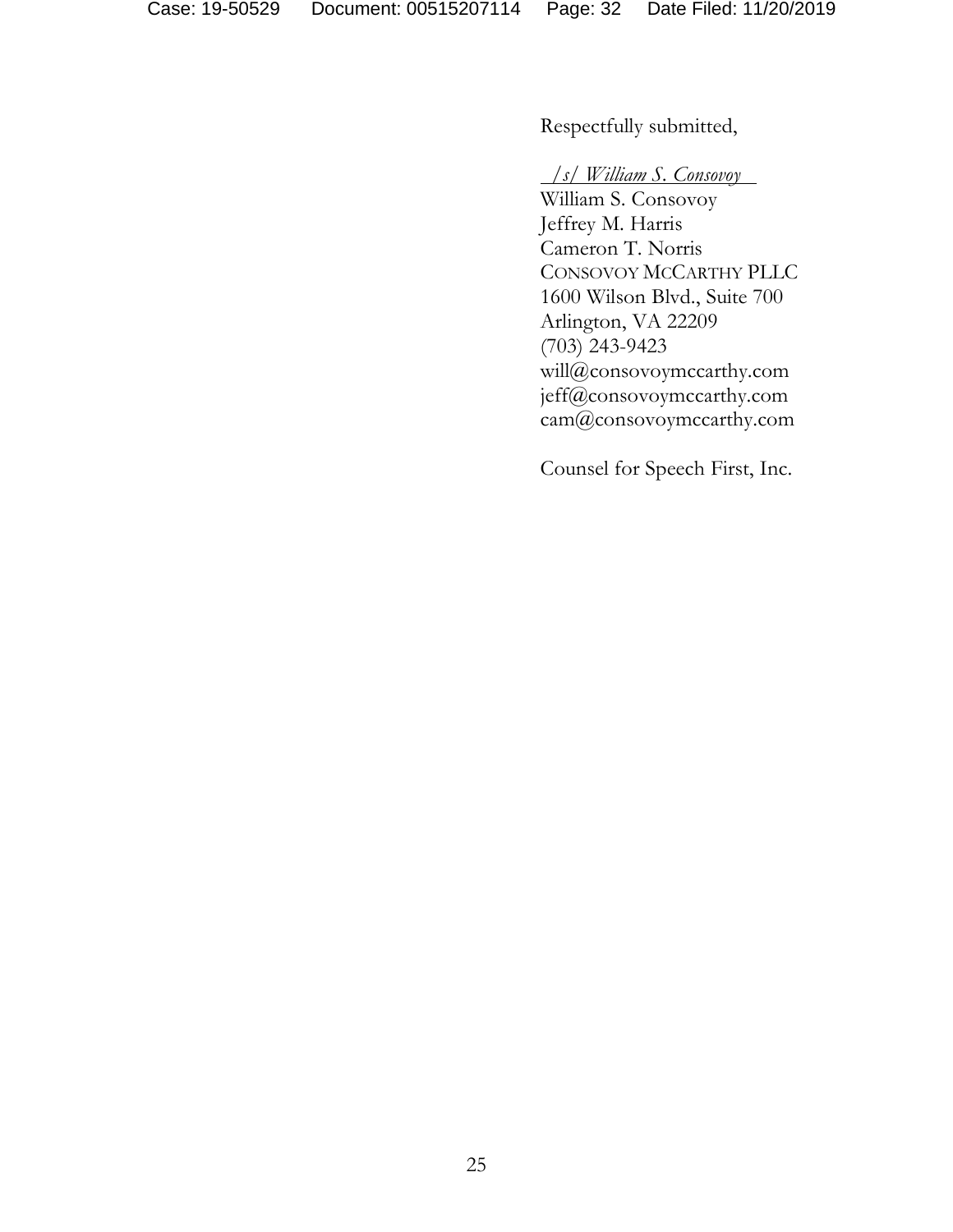Case: 19-50529 Document: 00515207114 Page: 33 Date Filed: 11/20/2019

# **CERTIFICATE OF SERVICE**

I filed a true and correct copy of this brief with the Clerk of this Court via the

CM/ECF system, which will notify all counsel.

*/s/ William S. Consovoy* Counsel for Speech First, Inc. Dated: November 20, 2019